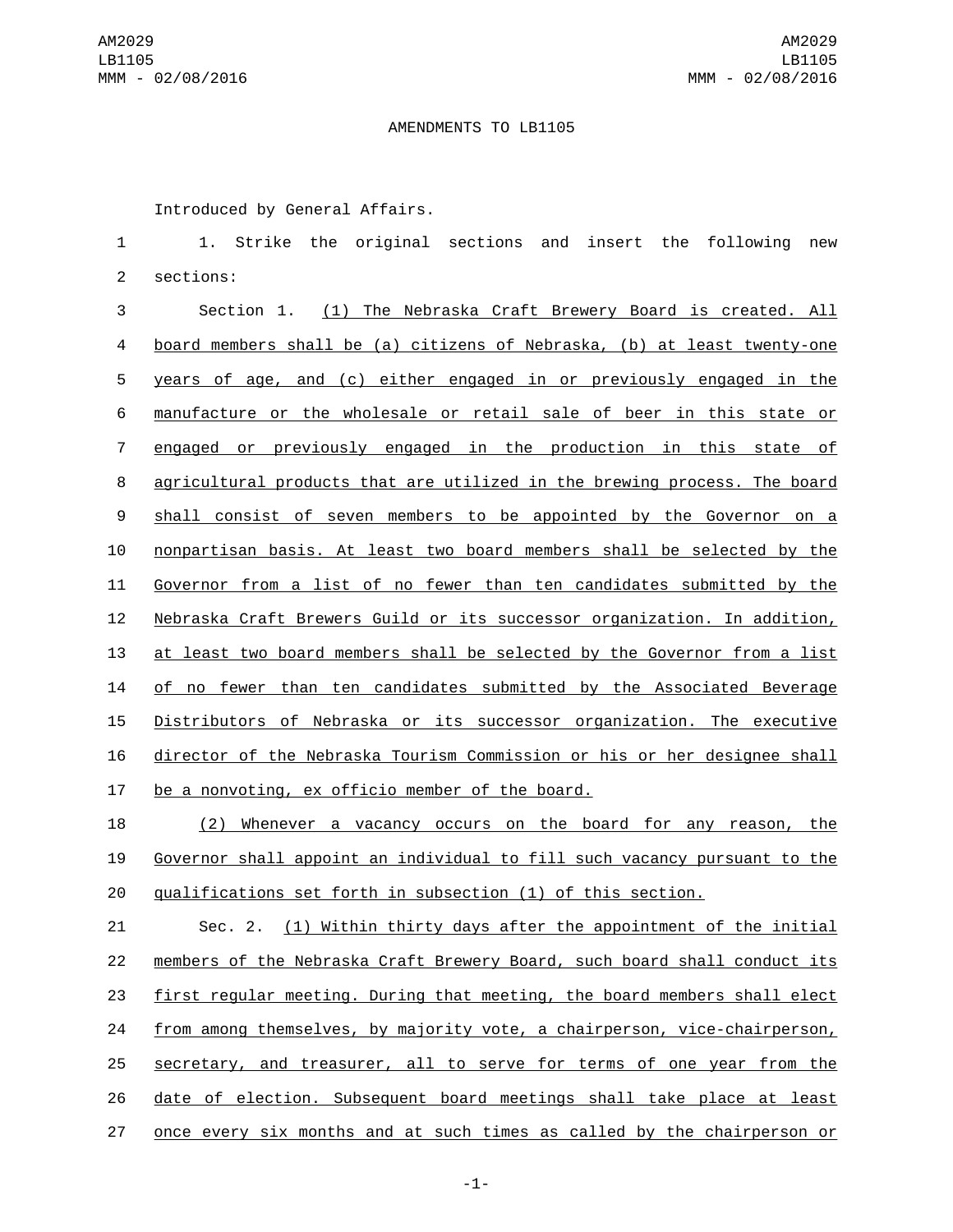1 by any three board members.

2 (2) Each member shall serve for a term of three years and may be 3 reappointed.

 (3) All voting members of the board shall be reimbursed for their actual and necessary expenses incurred while engaged in the performance of official responsibilities as members of such board pursuant to 7 sections 81-1174 to 81-1177.

 (4) A member may be removed by the Governor for cause. The member shall first be given a written copy of the charges against him or her and also an opportunity to be heard publicly. If a member moves out of Nebraska, that shall be deemed sufficient cause for removal from office.

12 Sec. 3. The Nebraska Craft Brewery Board has the following powers 13 and duties:

 (1) Establish a public forum to provide any manufacturer of beer or producer of agricultural products used in the brewing process the opportunity, at least once annually, to discuss with the board its 17 policies and procedures;

 (2) Keep minutes of its meetings and other books and records which will clearly reflect all of the acts and transactions of the board and to make these records available for examination upon request by members of 21 the public;

22 (3) Authorize and approve the expenditure of funds collected 23 pursuant to section 4 of this act;

24 (4) Serve as an advisory panel to the Nebraska Liquor Control 25 Commission in all matters pertaining to the beer industry; and

26 (5) Adopt and promulgate rules and regulations to carry out sections  $27 \quad \underline{1}$  to 5 of this act.

 Sec. 4. (1) The Nebraska Beer Industry Promotional Fund is created. The fund shall consist of money credited pursuant to this section, fees received from shipping licenses issued to beer manufacturers pursuant to subsection (2) of section 53-123.15, gifts, grants, bequests, and any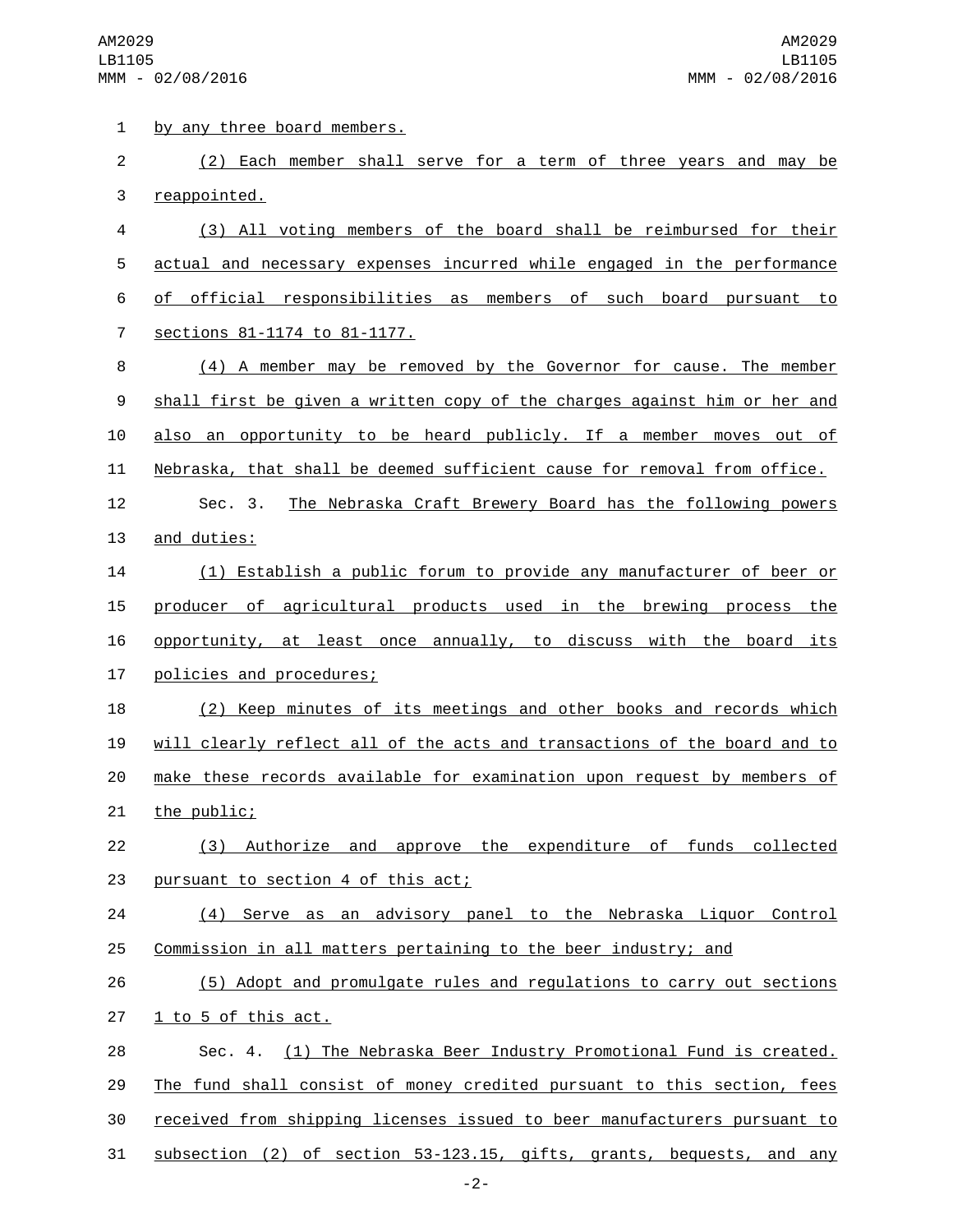money appropriated by the Legislature. For administrative purposes, the fund shall be located in the Department of Agriculture. (2) Beginning July 1, 2016, in addition to the annual license fee imposed by section 53-124.01, each holder of a craft brewery license shall pay an annual fee in the amount of two hundred fifty dollars to the Nebraska Liquor Control Commission or shall opt out of paying the additional fee on forms provided by the commission. Fees collected pursuant to this subsection shall be remitted to the State Treasurer for credit to the Nebraska Beer Industry Promotional Fund.

 (3) The Department of Agriculture, at the direction of and in cooperation with the Nebraska Craft Brewery Board, shall use the Nebraska Beer Industry Promotional Fund to develop and maintain programs for the research and advancement of the beer brewing process, the marketing and promotion of the beer industry in Nebraska, and the marketing and promotion of agricultural products and their byproducts grown and produced in Nebraska for use in the beer industry. Such expenditures may include, but are not limited to, all necessary funding for the employment 18 of experts in the field of beer brewing and business development, as deemed necessary by the board, and programs to carry out the purposes of 20 this subsection. None of the money credited to the Nebraska Beer Industry Promotional Fund may be used for lobbying purposes.

 (4) Money in the Nebraska Beer Industry Promotional Fund not expended during any fiscal year may be reappropriated for the ensuing biennium. Any money in the fund available for investment shall be invested by the state investment officer pursuant to the Nebraska Capital 26 Expansion Act and the Nebraska State Funds Investment Act.

 Sec. 5. (1) The Nebraska Craft Brewery Board shall publish an annual report on or before January 1 of each year which shall set forth 29 in detail the following:

 (a) The name and address of each board member and a copy of all rules and regulations adopted and promulgated by the board; and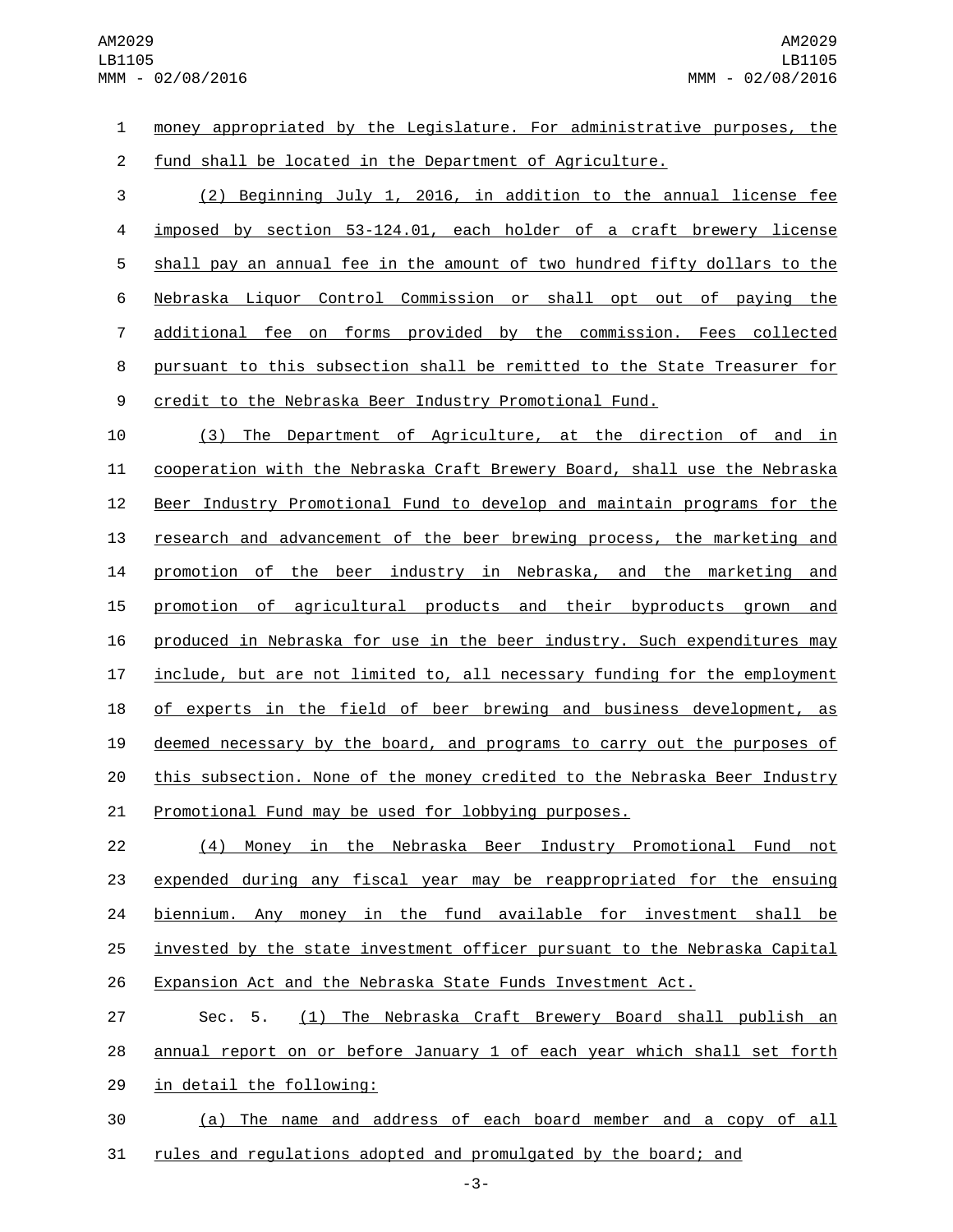(b) A detailed explanation of all programs for which the board approved funding during the most recently completed fiscal year pursuant 3 to section 4 of this act.

 (2) Each annual report shall be presented electronically to the Nebraska Liquor Control Commission within thirty days after its publication and made available also to any person who requests a copy. Except for the annual copy required by this section to be provided to the commission, the board may charge a nominal fee to cover the costs of printing and postage for making available copies of its annual reports.

 Sec. 6. Section 53-103.09, Reissue Revised Statutes of Nebraska, is 11 amended to read:

 53-103.09 (1) Club means a corporation (a) which is organized under the laws of this state, not for pecuniary profit, solely for the promotion of some common object other than the sale or consumption of alcoholic liquor, (b) which is kept, used, and maintained by its members through the payment of annual dues, and (c) which owns, hires, or leases a building or space in a building suitable and adequate for the reasonable and comfortable use and accommodation of its members and their guests, and (d) which has suitable and adequate kitchen and dining room space and equipment and a sufficient number of servants and employees for cooking, preparing, and serving food and meals for its members and their 22 <del>quests</del>.

 (2) The affairs and management of such club shall be conducted by a board of directors, executive committee, or similar body chosen by the members at their annual meeting, and no member, officer, agent, or employee of the club shall be paid or shall directly or indirectly receive, in the form of salary or other compensation, any profits from the distribution or sale of alcoholic liquor to the club or the members of the club or its guests introduced by members other than any salary fixed and voted at any annual meeting by the members or by the governing body of the club out of the general revenue of the club.

-4-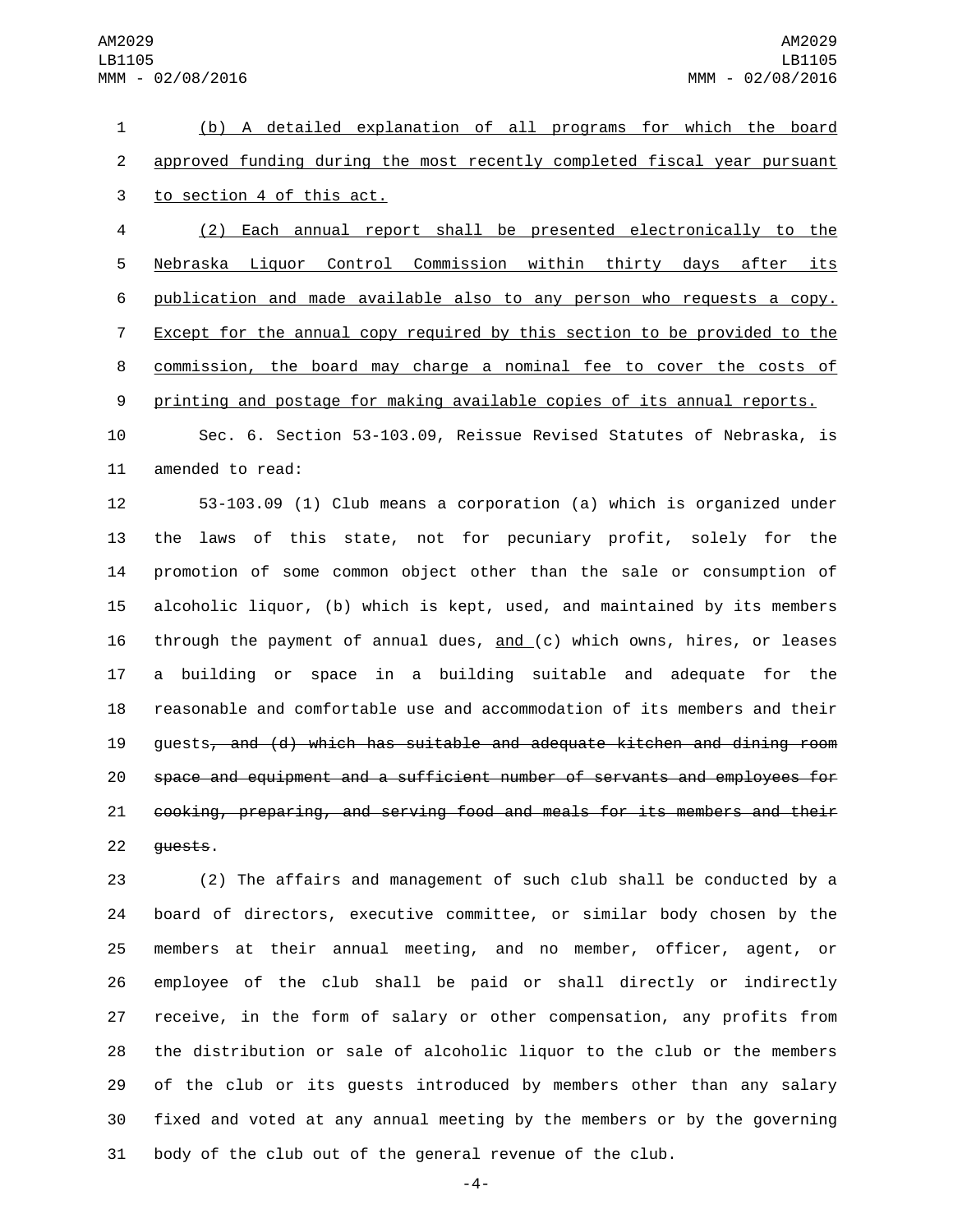Sec. 7. Section 53-103.18, Reissue Revised Statutes of Nebraska, is 2 amended to read:

 53-103.18 Manager means a person appointed by a corporation or limited liability company to oversee the daily operation of the business licensed in Nebraska. A manager shall meet all the requirements of the Nebraska Liquor Control Act as though he or she were the applicant, 7 including residency and citizenship.

 Sec. 8. Section 53-103.20, Reissue Revised Statutes of Nebraska, is 9 amended to read:

 53-103.20 Manufacturer means every brewer, fermenter, distiller, 11 rectifier, winemaker, blender, processor, bottler, restaurant, hotel, or person who fills or refills an original package and others engaged in brewing, fermenting, distilling, rectifying, or bottling alcoholic liquor, including a wholly owned affiliate or duly authorized agent for a 15 manufacturer.

 Sec. 9. Section 53-103.41, Reissue Revised Statutes of Nebraska, is 17 amended to read:

 53-103.41 Wholesaler means a person importing or causing to be imported into the state or purchasing or causing to be purchased within the state alcoholic liquor for sale or resale to retailers licensed under the Nebraska Liquor Control Act, whether the business of the wholesaler is conducted under the terms of a franchise or any other form of an agreement with a manufacturer or manufacturers, or who has caused alcoholic liquor to be imported into the state or purchased in the state from a manufacturer or manufacturers and was licensed to conduct such a business by the commission on May 1, 1970, or has been so licensed since 27 that date.

 Wholesaler does not include any retailer licensed to sell alcoholic liquor for consumption off the premises who sells alcoholic liquor other than beer or wine to another retailer pursuant to section 53-175, except that any such retailer shall obtain the required federal wholesaler's

-5-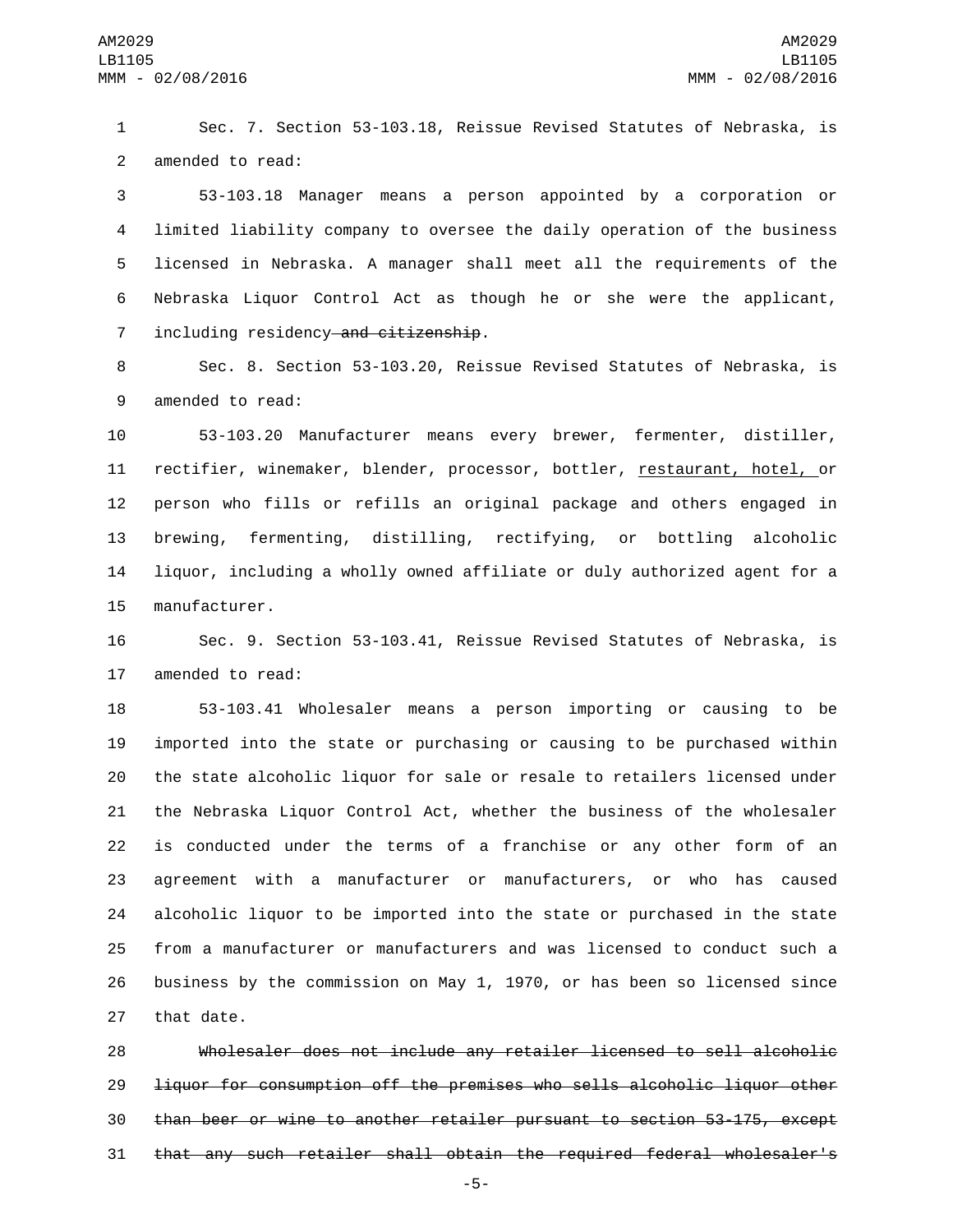basic permit and federal wholesale liquor dealer's special tax stamp.

Wholesaler includes a distributor, distributorship, and jobber.

 Sec. 10. Section 53-103.44, Revised Statutes Supplement, 2015, is 4 amended to read:

 $53-103.44$  Hard cider means still wine  $(1)(a)$   $(1)(a)(i)$  derived primarily from apples or apple concentrate and water such that apple juice, or the equivalent amount of concentrate reconstituted to the original brix of the juice prior to concentration, represents more than 9 fifty percent of the volume of the finished product and (ii) containing no other fruit product nor any artificial product which imparts a fruit **flavor other than apple** or  $(b)$   $(b)$   $(i)$  derived primarily from pears or pear concentrate and water such that pear juice, or the equivalent amount of concentrate reconstituted to the original brix of the juice prior to concentration, represents more than fifty percent of the volume of the 15 finished product and (ii) containing no other fruit product nor any artificial product which imparts a fruit flavor other than pear, (2) containing at least one-half of one percent and less than eight and one- half percent alcohol by volume, (3) having the taste, aroma, and characteristics generally attributed to hard cider, and (4) sold or 20 offered for sale as hard cider.

 Sec. 11. Section 53-123.01, Reissue Revised Statutes of Nebraska, is 22 amended to read:

 53-123.01 (1) A manufacturer's license shall allow the manufacture, 24 storage, and sale of alcoholic liquor to wholesale licensees in this state and to such persons outside the state as may be permitted by law, except that nothing in the Nebraska Liquor Control Act shall prohibit a manufacturer of beer from distributing tax-paid samples of beer at the premises of a licensed manufacturer for consumption on the premises. A manufacturer's license issued pursuant to this section shall be the only license required by the Nebraska Liquor Control Act for the manufacture and retail sale of beer manufactured on the licensed premises for

-6-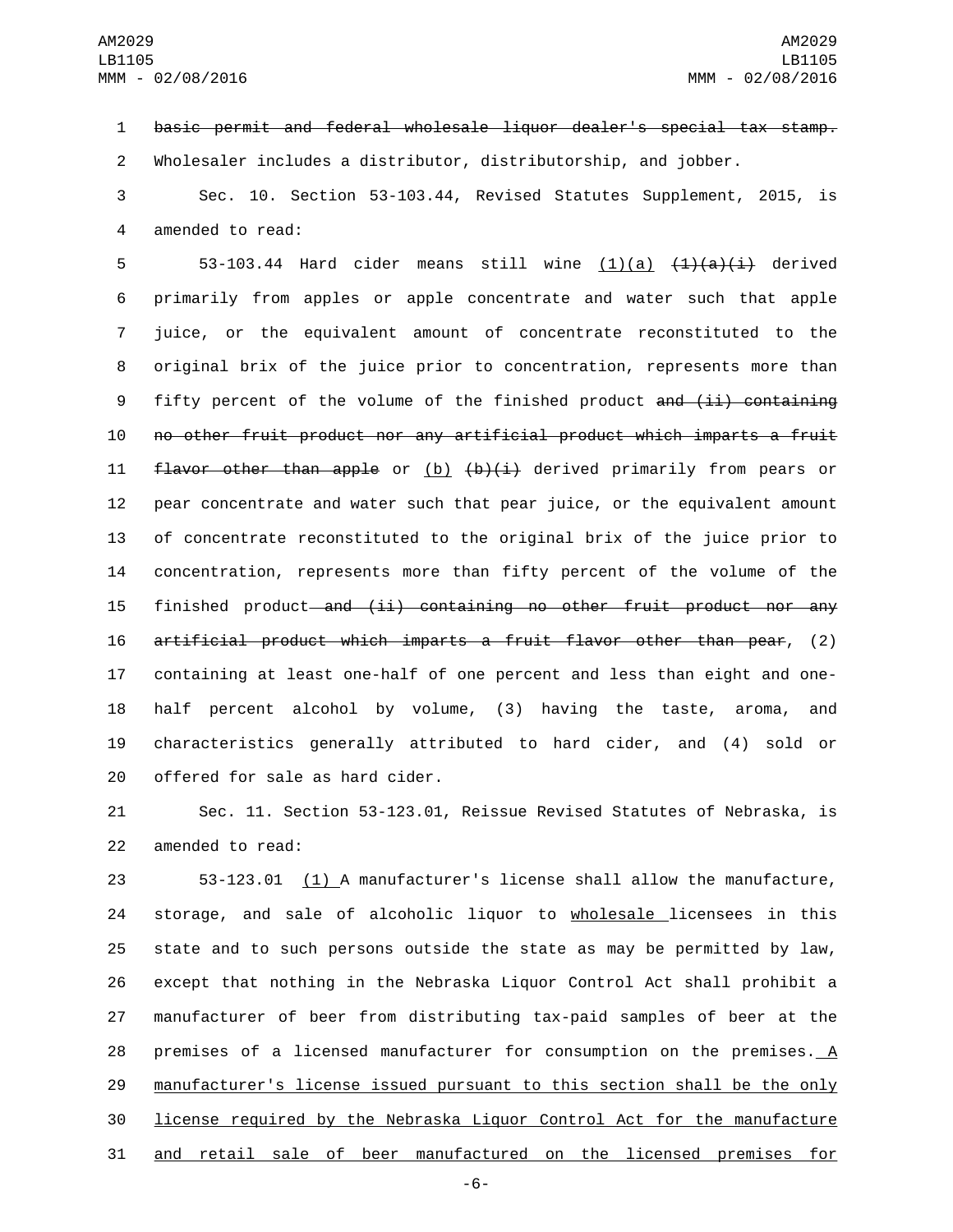1 consumption on the licensed premises.

| $\overline{2}$ | $(2)(a)$ A licensee who or which first obtains a craft brewery license    |
|----------------|---------------------------------------------------------------------------|
| 3              | pursuant to section 53-123.14, holds such license for not less than three |
| 4              | years, and operates a brewpub or microbrewery on the licensed premises of |
| 5              | such craft brewery license shall obtain a manufacturer's license when the |
| 6              | manufacture of beer on the licensed premises exceeds twenty thousand      |
| 7              | barrels per year. The manufacturer's license shall authorize the          |
| 8              | continued retail sale of beer for consumption on or off the premises but  |
| 9              | only to the extent the premises were previously licensed as a craft       |
| 10             | brewery. The sale of any beer other than beer manufactured by the         |
| 11             | licensee, wine, or alcoholic liguor for consumption on the licensed       |
| 12             | premises shall require the appropriate retail license. The holder of such |
| 13             | manufacturer's license may continue to operate up to five retail          |
| 14             | locations which are in operation at the time such manufacturer's license  |
| 15             | is issued and shall divest itself from retail locations in excess of five |
| 16             | locations. The licensee shall not begin operation at any new retail       |
| 17             | location even if the licensee's production is reduced below twenty        |
| 18             | thousand barrels per year.                                                |

 (b) The holder of such manufacturer's license may obtain an annual catering license pursuant to section 53-124.12, a special designated license pursuant to section 53-124.11, or an entertainment district 22 license pursuant to section 53-123.17.

 Sec. 12. Section 53-123.14, Revised Statutes Cumulative Supplement, 24 2014, is amended to read:

 53-123.14 Any person who operates a craft brewery shall obtain a license pursuant to the Nebraska Liquor Control Act. A license to operate a craft brewery shall permit a brewpub or microbrewery to produce on the 28 licensed craft brewery premises a maximum of twenty thousand barrels of beer per year. A craft brewery may also sell to beer wholesalers for sale and distribution to licensed retailers. A craft brewery license issued pursuant to this section shall be the only license required by the

-7-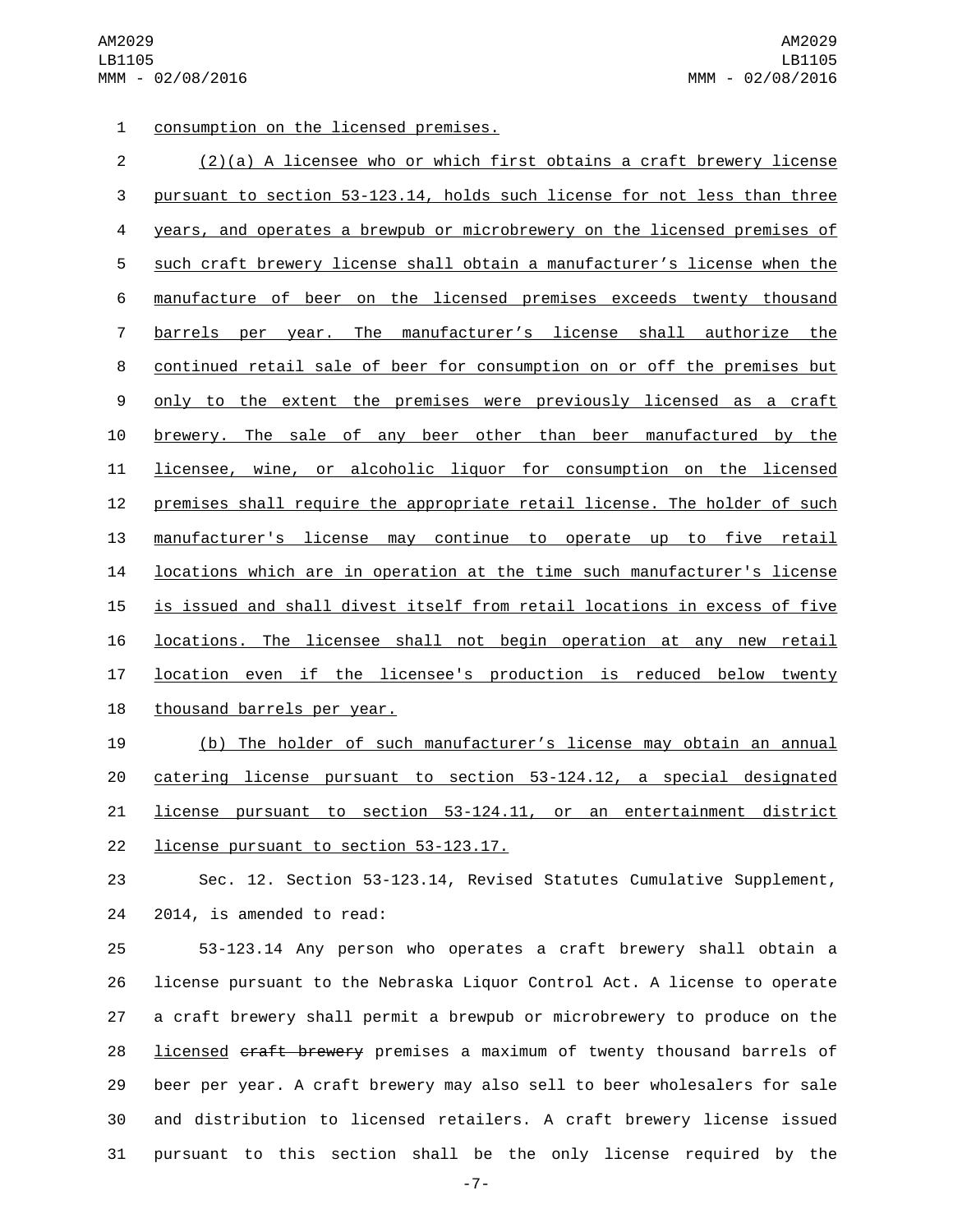Nebraska Liquor Control Act for the manufacture and retail sale of beer for consumption on or off the licensed premises, except that the sale of any beer other than beer manufactured by the craft brewery licensee, wine, or alcoholic liquor by the drink for consumption on the licensed 5 craft brewery premises shall require the appropriate retail license. Any license held by the operator of a craft brewery shall be subject to the act. A holder of a craft brewery license may obtain an annual catering license pursuant to section 53-124.12, a special designated license pursuant to section 53-124.11, or an entertainment district license pursuant to section 53-123.17. For purposes of this section, licensed premises may include up to five separate physical locations.

 Sec. 13. Section 53-123.15, Revised Statutes Supplement, 2015, is 13 amended to read:

 53-123.15 (1) No person shall order or receive alcoholic liquor in this state which has been shipped directly to him or her from outside this state by any person other than a holder of a shipping license issued by the commission, except that a licensed wholesaler may receive not more than three gallons of wine in any calendar year from any person who is 19 not a holder of a shipping license.

 (2) The commission may issue a shipping license to a manufacturer. Such license shall allow the licensee to ship alcoholic liquor only to a licensed wholesaler. A person who receives a license pursuant to this subsection shall pay the fee required in sections 53-124 and 53-124.01 for a manufacturer's shipping license. Such fee shall be collected by the commission and be remitted to the State Treasurer. Fees remitted prior to 26 July 1, 2016, shall be credited for credit to the General Fund. Fees remitted beginning on July 1, 2016, shall be credited to the Nebraska 28 Beer Industry Promotional Fund.

 (3) The commission may issue a shipping license to any person who deals with vintage wines, which shipping license shall allow the licensee to distribute such wines to a licensed wholesaler in the state. For

-8-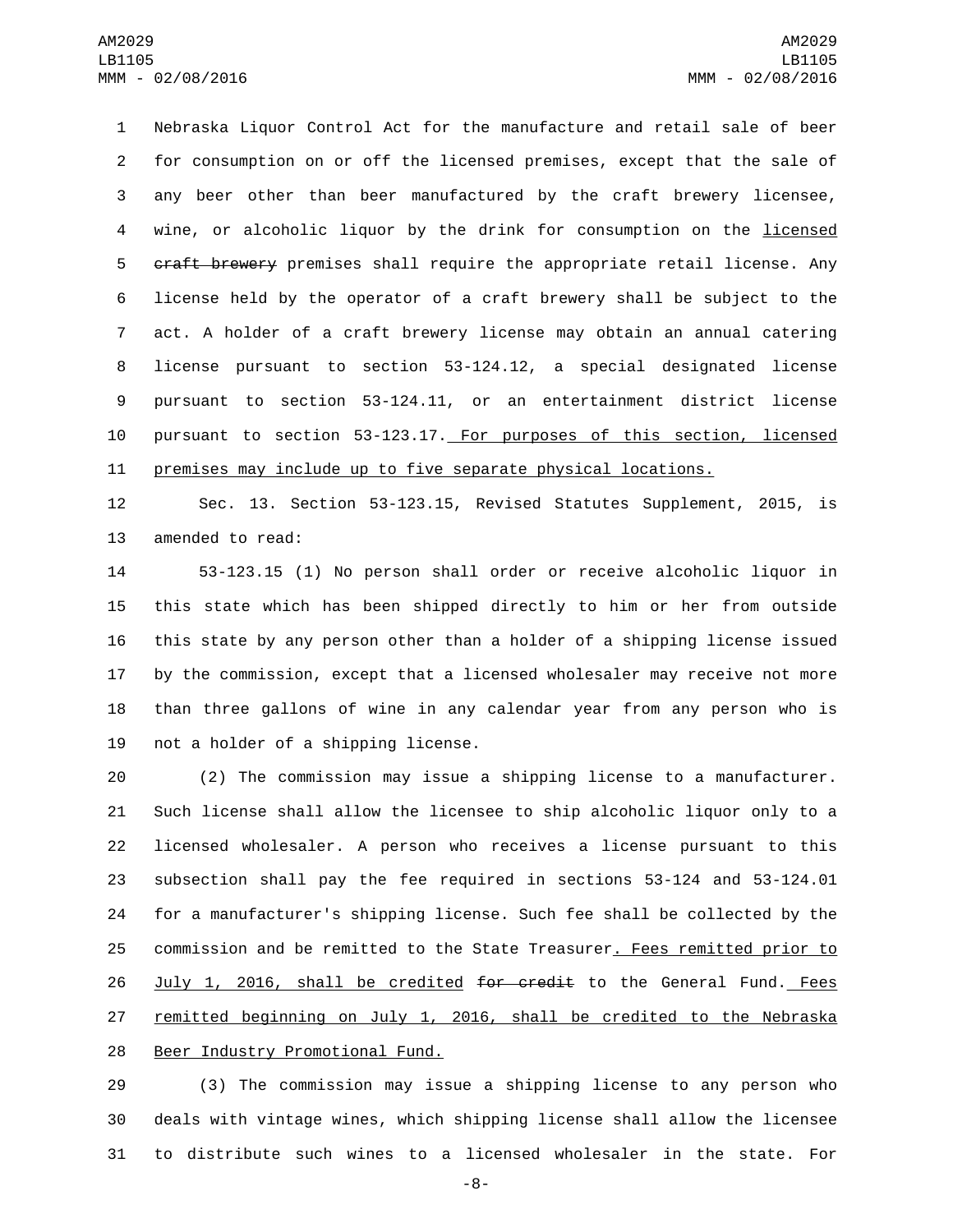purposes of distributing vintage wines, a licensed shipper must utilize a designated wholesaler if the manufacturer has a designated wholesaler. For purposes of this section, vintage wine shall mean a wine verified to be ten years of age or older and not available from a primary American source of supply. A person who receives a license pursuant to this subsection shall pay the fee required in sections 53-124 and 53-124.01 for a vintage wine dealer's shipping license. Such fee shall be collected by the commission and be remitted to the State Treasurer for credit to 9 the General Fund.

 (4) The commission may issue a shipping license to any manufacturer who sells and ships alcoholic liquor from another state directly to a consumer in this state if the manufacturer satisfies the requirements of subsections (7) through (9) of this section. A manufacturer who receives a license pursuant to this subsection shall pay the fee required in sections 53-124 and 53-124.01 for a manufacture direct sales shipping license. Such fee shall be collected by the commission and remitted to the State Treasurer for credit to the Winery and Grape Producers 18 Promotional Fund.

 (5) The commission may issue a shipping license to any retailer who is licensed within or outside Nebraska, who is authorized to sell alcoholic liquor at retail in the state of domicile of the retailer, and who is not a manufacturer if such retailer satisfies the requirements of subsections (7) through (9) of this section to ship alcoholic liquor from another state directly to a consumer in this state. A retailer who receives a license pursuant to this subsection shall pay the fee required in sections 53-124 and 53-124.01 for a retail direct sales shipping license. Such fee shall be collected by the commission and remitted to the State Treasurer for credit to the Winery and Grape Producers 29 Promotional Fund.

 (6) The application for a shipping license under subsection (2) or (3) of this section shall be in such form as the commission prescribes.

-9-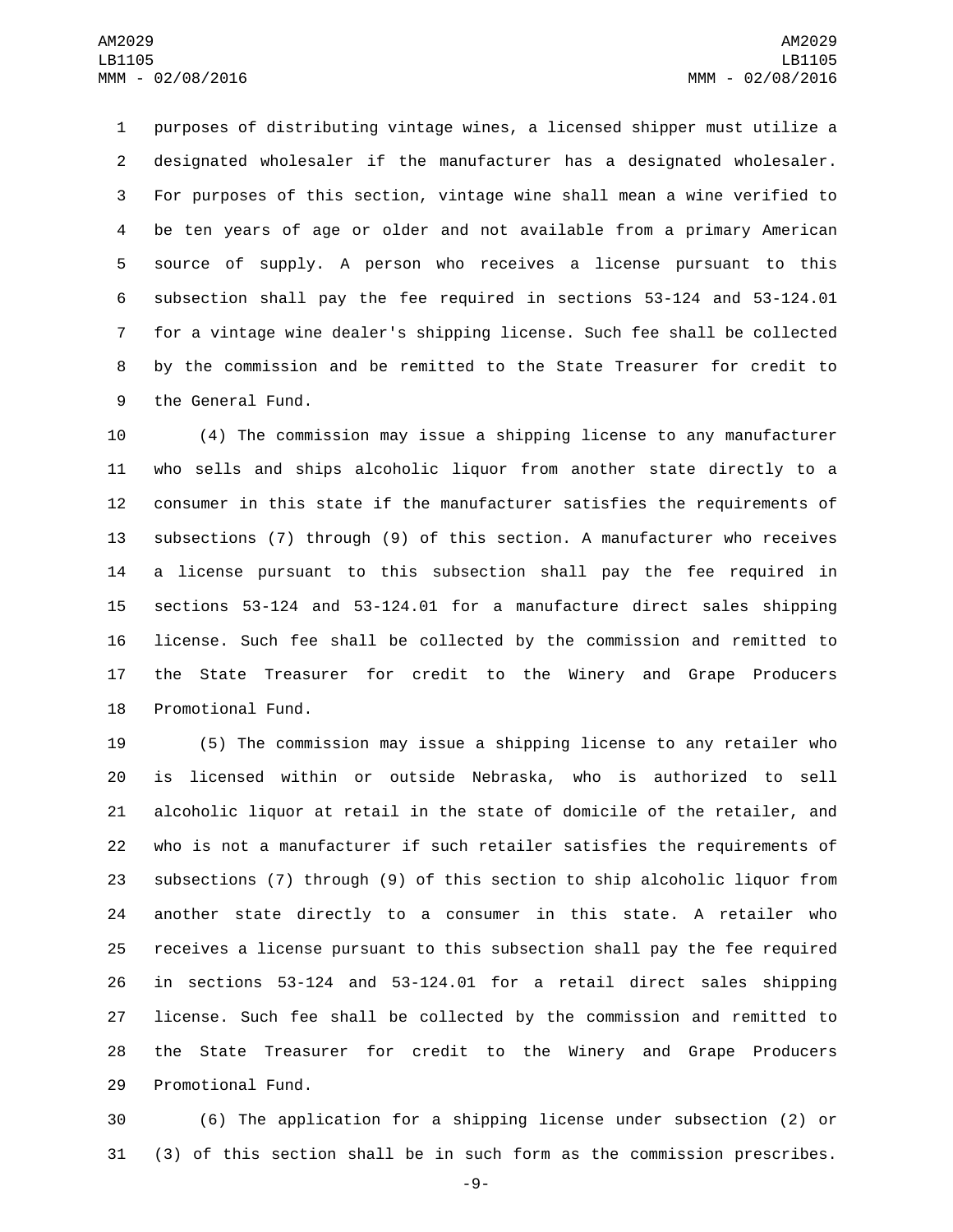The application shall contain all provisions the commission deems proper and necessary to effectuate the purpose of any section of the act and the rules and regulations of the commission that apply to manufacturers and shall include, but not be limited to, provisions that the applicant, in consideration of the issuance of such shipping license, agrees:

 (a) To comply with and be bound by sections 53-162 and 53-164.01 in making and filing reports, paying taxes, penalties, and interest, and 8 keeping records;

 (b) To permit and be subject to all of the powers granted by section 53-164.01 to the commission or its duly authorized employees or agents for inspection and examination of the applicant's premises and records and to pay the actual expenses, excluding salary, reasonably attributable to such inspections and examinations made by duly authorized employees of 14 the commission if within the United States; and

 (c) That if the applicant violates any of the provisions of the application or the license, any section of the act, or any of the rules and regulations of the commission that apply to manufacturers, the commission may suspend, cancel, or revoke such shipping license for such 19 period of time as it may determine.

 (7) The application for a shipping license under subsection (4) or (5) of this section shall be in such form as the commission prescribes. The application shall require an applicant which is a manufacturer, a craft brewery, a craft distillery, or a farm winery to identify the brands of alcoholic liquor that the applicant is requesting the authority to ship either into or within Nebraska. For all applicants, unless otherwise provided in this section, the application shall contain all provisions the commission deems proper and necessary to effectuate the purpose of any section of the act and the rules and regulations of the commission that apply to manufacturers or retailers and shall include, but not be limited to, provisions that the applicant, in consideration of 31 the issuance of such shipping license, agrees:

-10-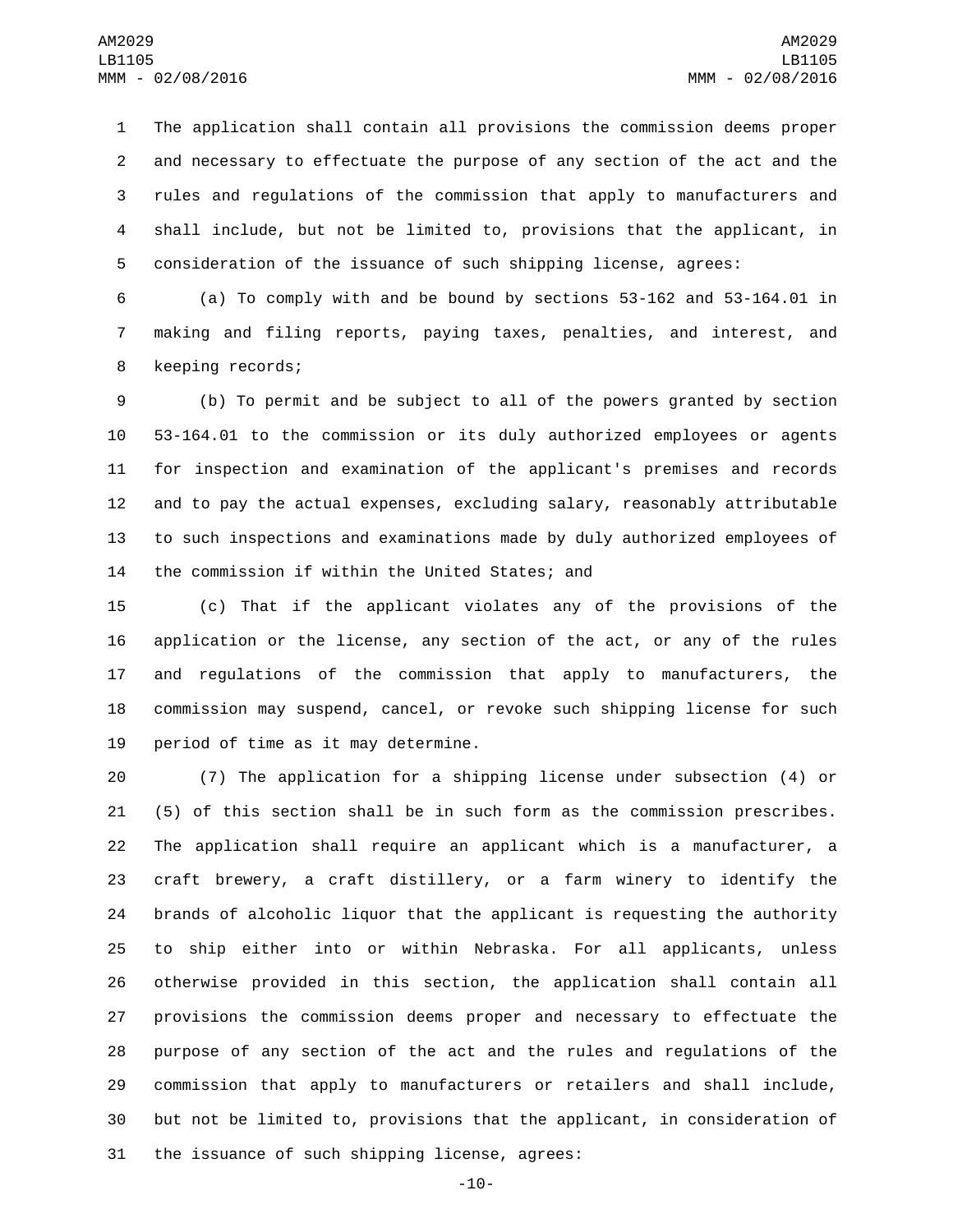(a) To comply with and be bound by sections 53-162 and 53-164.01 in making and filing reports, paying taxes, penalties, and interest, and 3 keeping records;

 (b) To permit and be subject to all of the powers granted by section 53-164.01 to the commission or its duly authorized employees or agents for inspection and examination of the applicant's premises and records and to pay the actual expenses, excluding salary, reasonably attributable to such inspections and examinations made by duly authorized employees of 9 the commission if within the United States;

 (c) That if the applicant violates any of the provisions of the application or the license, any section of the act, or any of the rules and regulations of the commission that apply to manufacturers or retailers, the commission may suspend, cancel, or revoke such shipping license for such period of time as it may determine;

 (d) That the applicant agrees to notify the commission of any violations in the state in which he or she is domiciled and any violations of the direct shipping laws of any other states. Failure to notify the commission within thirty days after such a violation may result in a hearing before the commission pursuant to which the license 20 may be suspended, canceled, or revoked; and

 (e) That the applicant, if a manufacturer, craft brewery, craft distillery, or farm winery, agrees to notify any wholesaler licensed in Nebraska that has been authorized to distribute such brands that the application has been filed for a shipping license. The notice shall be in writing and in a form prescribed by the commission. The commission may adopt and promulgate rules and regulations as it reasonably deems necessary to implement this subdivision, including rules and regulations that permit the holder of a shipping license under this subdivision to amend the shipping license by, among other things, adding or deleting any brands of alcoholic liquor identified in the shipping license.

(8) Any manufacturer or retailer who is granted a shipping license

-11-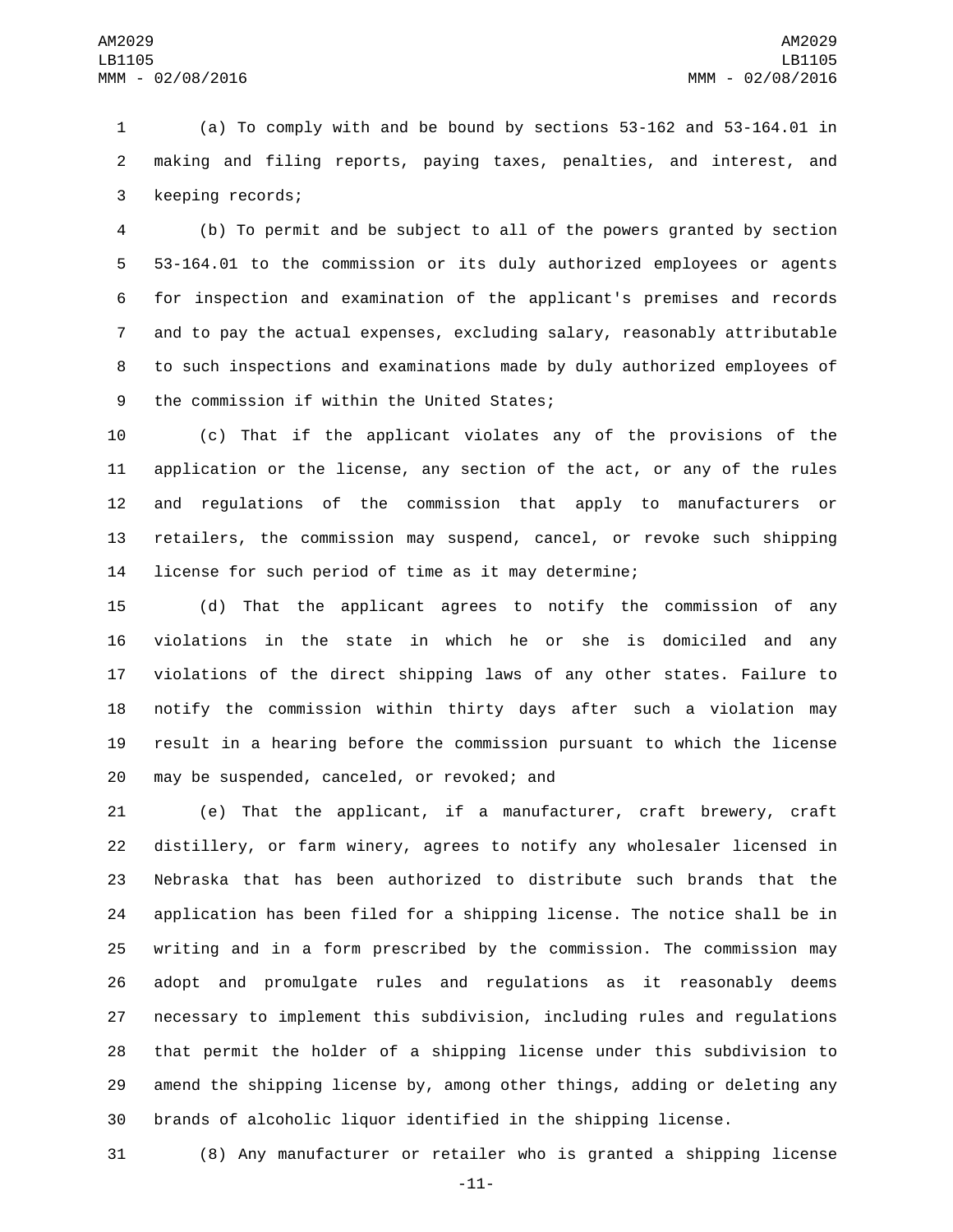1 under subsection (4) or (5) of this section shall:

 (a) Only ship the brands of alcoholic liquor identified on the 3 application;

 (b) Only ship alcoholic liquor that is owned by the holder of the 5 shipping license;

 (c) Only ship alcoholic liquor that is properly registered with the Alcohol and Tobacco Tax and Trade Bureau of the United States Department 8 of the Treasury;

 (d) Not ship any alcoholic liquor products that the manufacturers or wholesalers licensed in Nebraska have voluntarily agreed not to bring 11 into Nebraska at the request of the commission;

 (e) Not ship more than nine liters of alcoholic liquor per month to any person in Nebraska to whom alcoholic beverages may be lawfully sold. All such sales and shipments shall be for personal consumption only and 15 not for resale; and

 (f) Cause the direct shipment of alcoholic liquor to be by approved common carrier only. The commission shall adopt and promulgate rules and regulations pursuant to which common carriers may apply for approval to provide common carriage of alcoholic liquor shipped by a holder of a shipping license issued pursuant to subsection (4) or (5) of this section. The rules and regulations shall include provisions that require (i) the recipient to demonstrate, upon delivery, that he or she is at least twenty-one years of age, (ii) the recipient to sign an electronic or paper form or other acknowledgement of receipt as approved by the commission, and (iii) the commission-approved common carrier to submit to the commission such information as the commission may prescribe. The commission-approved common carrier shall refuse delivery when the proposed recipient appears to be under the age of twenty-one years and refuses to present valid identification. All holders of shipping licenses shipping alcoholic liquor pursuant to this subdivision shall affix a conspicuous notice in sixteen-point type or larger to the outside of each

-12-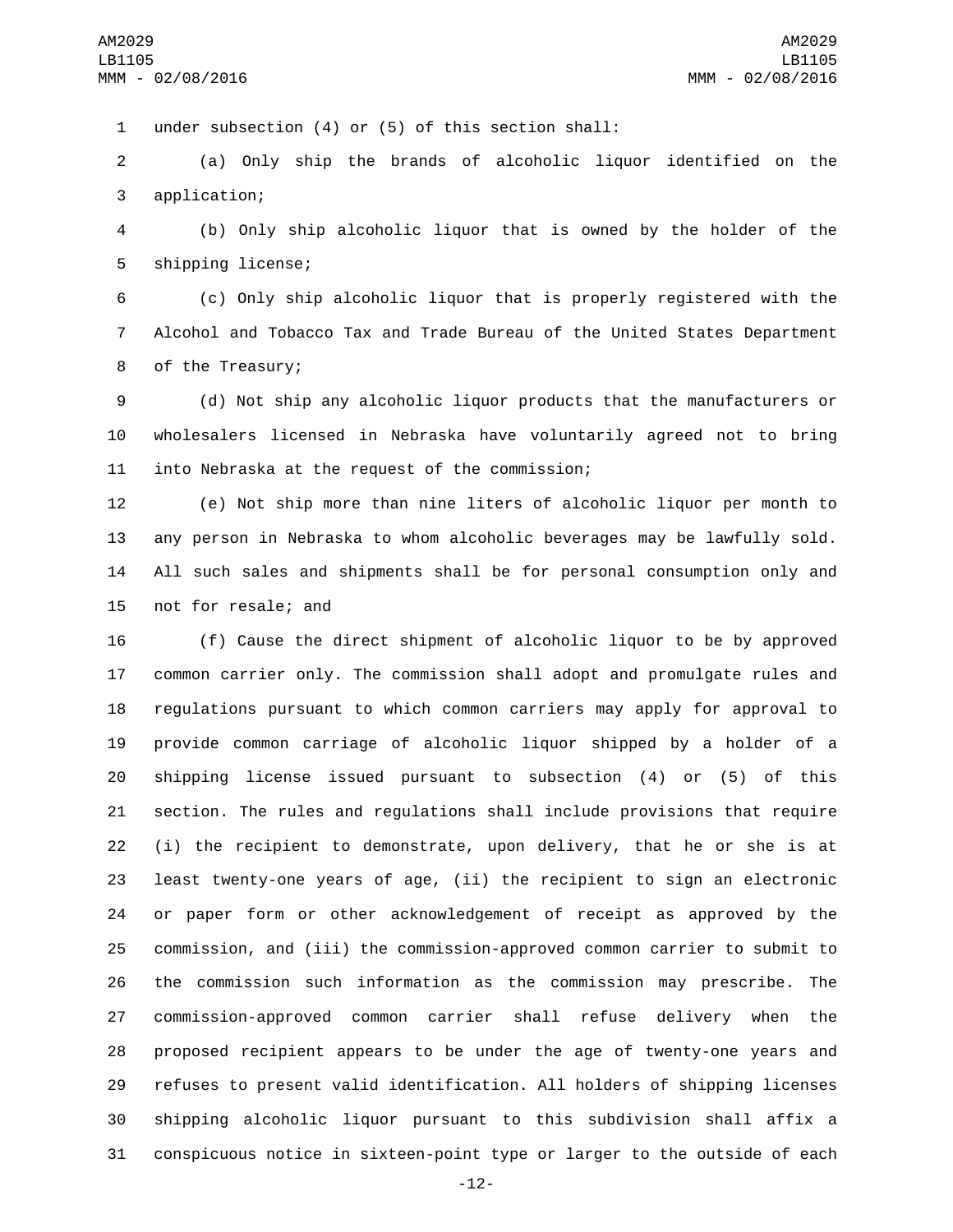package of alcoholic liquor shipped within or into the State of Nebraska, in a conspicuous location, stating: CONTAINS ALCOHOLIC BEVERAGES; SIGNATURE OF PERSON AT LEAST 21 YEARS OF AGE REQUIRED FOR DELIVERY. Any delivery of alcoholic beverages to a minor by a common carrier shall constitute a violation by the common carrier. The common carrier and the holder of the shipping license shall be liable only for their independent 7 acts.

 (9) For purposes of sections 53-160, 77-2703, and 77-27,142, each shipment of alcoholic liquor by the holder of a shipping license under subsection (3), (4), or (5) of this section shall constitute a sale in Nebraska by establishing a nexus in the state. The holder of the shipping license shall collect all the taxes due to the State of Nebraska and any political subdivision and remit any excise taxes monthly to the commission and any sales taxes to the Department of Revenue.

 (10) By July 1, 2014, the commission shall report to the General Affairs Committee of the Legislature the number of shipping licenses issued for license years 2013-14 and 2014-15. The report shall be made 18 electronically.

 Sec. 14. Section 53-123.17, Revised Statutes Cumulative Supplement, 20 2014, is amended to read:

 53-123.17 (1) A local governing body may designate an entertainment district in which a commons area may be used by retail, craft brewery, and microdistillery licensees and holders of a manufacturer's license which obtain an entertainment district license. The local governing body may, at any time, revoke such designation if it finds that the commons area threatens the health, safety, or welfare of the public or has become a common nuisance. The local governing body shall file the designation or the revocation of the designation with the commission.

 (2) An entertainment district license allows the sale of alcoholic liquor for consumption on the premises within the confines of a commons area. The consumption of alcoholic liquor in the commons area shall only

-13-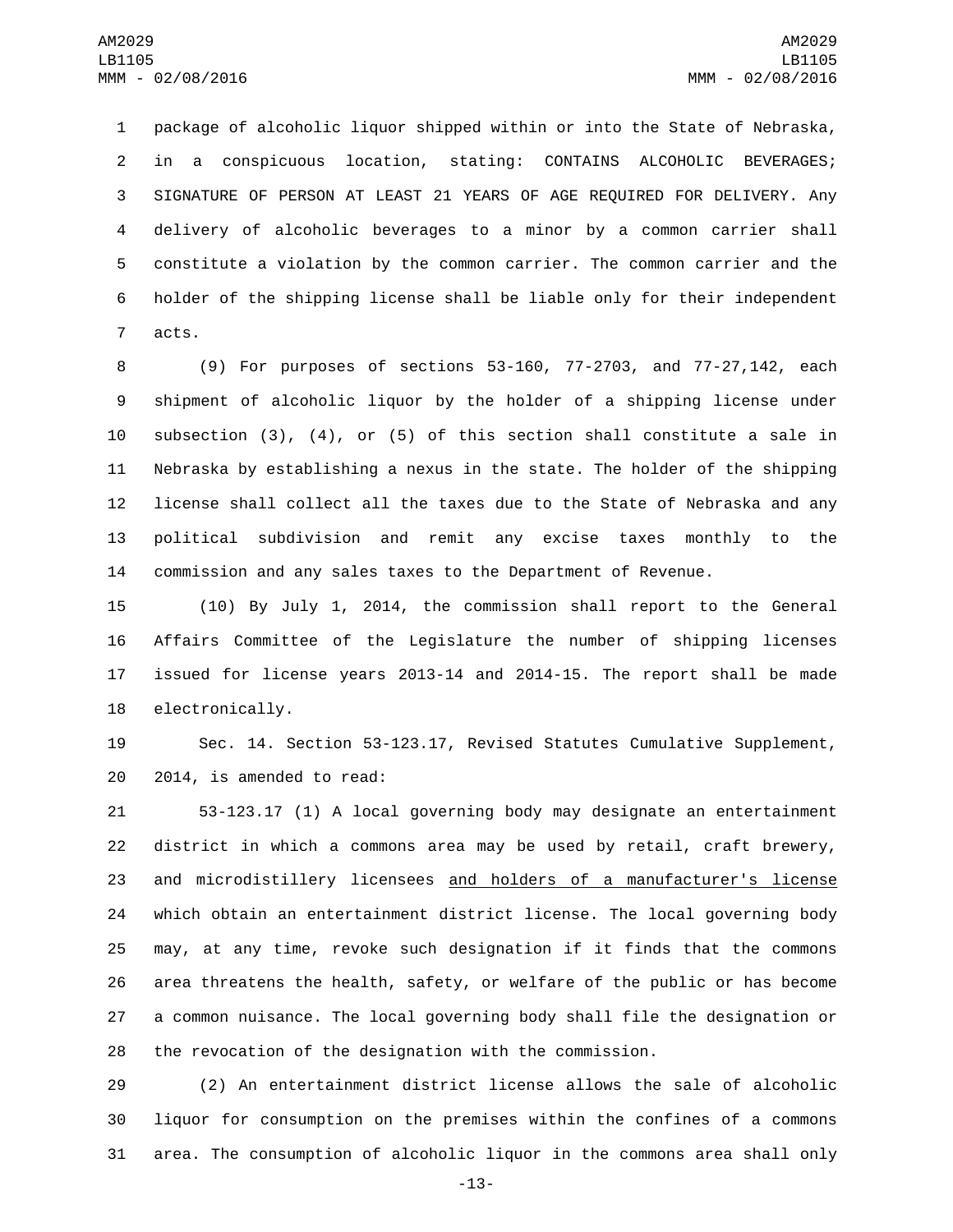occur during the hours authorized for sale of alcoholic liquor for consumption on the premises under section 53-179 and while food service is available in the commons area. Only the holder of an entertainment district license or employees of such licensee may sell or dispense 5 alcoholic liquor in the commons area.

 (3) An entertainment district licensee shall serve alcoholic liquor to be consumed in the commons area in containers that prominently displays the licensee's trade name or logo or some other mark that is unique to the licensee under the licensee's retail license, craft brewery 10 license, or microdistillery license<u>, or manufacturer's licens</u>e. An entertainment district licensee may allow alcohol sold by another entertainment district licensee to enter the licensed premises of either licensee. No entertainment district licensee shall allow alcoholic liquor to leave the commons area or the premises licensed under its retail license, craft brewery license, or microdistillery license, or 16 manufacturer's license.

 (4) If the licensed premises of the holder of a license to sell alcoholic liquor at retail issued under subsection (6) of section 53-124, a craft brewery license, or a microdistillery license, or a 20 manufacturer's license is adjacent to a commons area in an entertainment district designated by a local governing body pursuant to this section, the holder of the license may obtain an annual entertainment district license as prescribed in this section. The entertainment district license shall be issued for the same period and may be renewed in the same manner 25 as the retail license, craft brewery license,  $\theta$ r microdistillery license, 26 or manufacturer's license.

 (5) In order to obtain an entertainment district license, a person eligible under subsection (4) of this section shall:

 (a) File an application with the commission upon such forms as the 30 commission prescribes; and

(b) Pay an additional license fee of three hundred dollars for the

-14-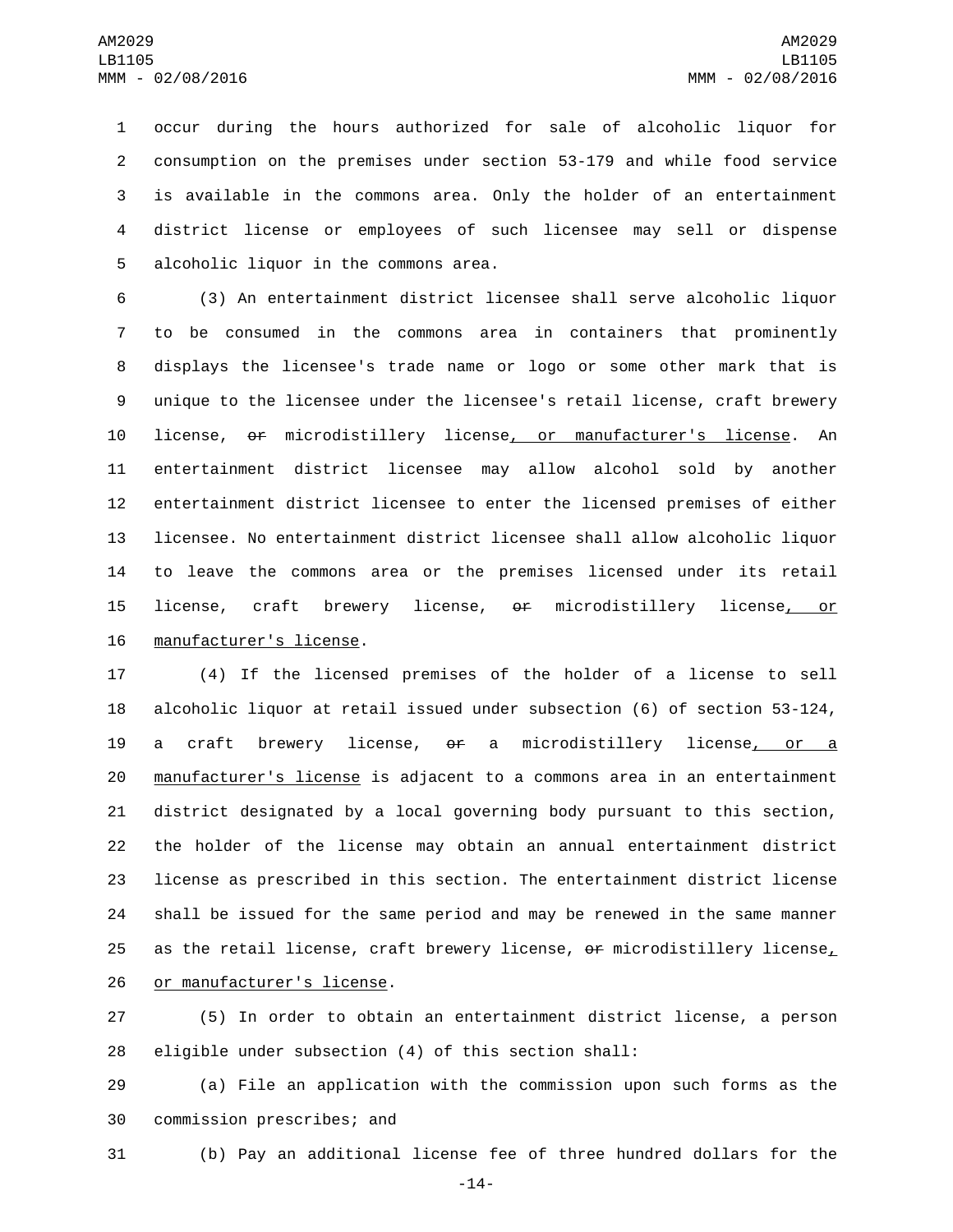privilege of serving alcohol in the entertainment district payable to the clerk of the local governing body in the same manner as license fees 3 under subdivision (4) of section 53-134.

 (6) When an application for an entertainment district license is filed, the commission shall notify the clerk of the local governing body. The commission shall include with such notice one copy of the application by mail or electronic delivery. The local governing body and the commission shall process the application in the same manner as provided 9 in section 53-132.

 (7) The local governing body may impose an occupation tax on the business of an entertainment district licensee doing business within the liquor license jurisdiction of the local governing body as provided in subdivision (11)(b) of this section in accordance with section 53-132.

 (8) The local governing body with respect to entertainment district licensees within its liquor license jurisdiction as provided in subdivision (11)(b) of this section may cancel an entertainment district license for cause for the remainder of the period for which such entertainment district license is issued. Any person whose entertainment district license is canceled may appeal to the commission in accordance with section 53-134.

 (9) A local governing body may regulate by ordinance, not inconsistent with the Nebraska Liquor Control Act, any area it designates 23 as an entertainment district.

 (10) Violation of any provision of this section or any rules or regulations adopted and promulgated pursuant to this section by an entertainment district licensee may be cause to revoke, cancel, or suspend the retail license issued under subsection (6) of section 53-124, craft brewery license, or microdistillery license, or manufacturer's 29 license held by such licensee.

30 (11) For purposes of this section:

31 (a) Commons area means an area:

-15-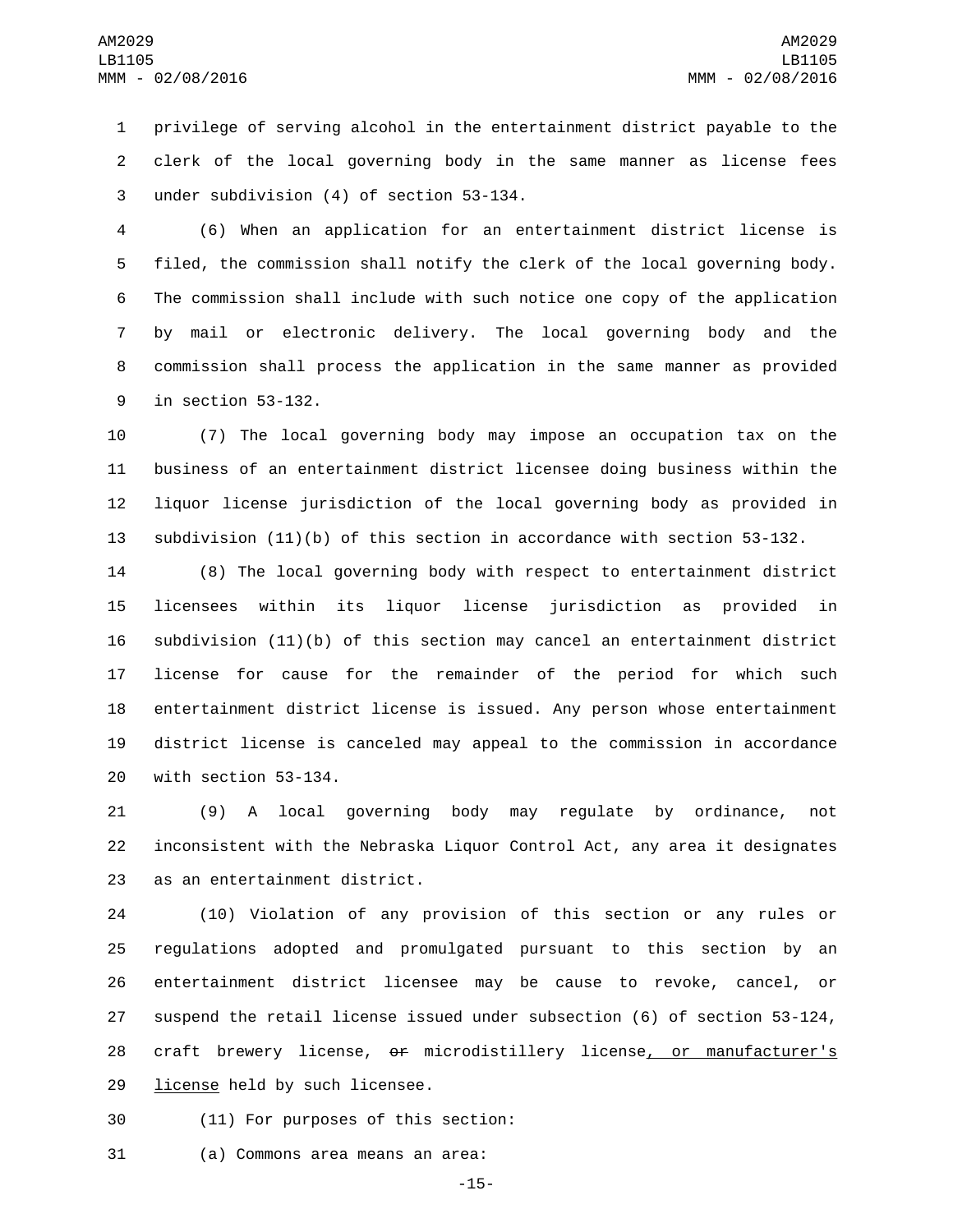(i) Within an entertainment district designated by a local governing 2 body;

 (ii) Shared by authorized licensees with entertainment district 4 licenses;

(iii) Abutting the licensed premises of such licensees;

 (iv) Having limited pedestrian accessibility by use of a physical barrier, either on a permanent or temporary basis; and

(v) Closed to vehicular traffic when used as a commons area.

 Commons area may include any area of a public or private right-of-way if the area otherwise meets the requirements of this section; and

 (b) Local governing body means the governing body of the city or village in which the entertainment district licensee is located.

 Sec. 15. Section 53-124, Revised Statutes Supplement, 2015, is 14 amended to read:

 53-124 (1) At the time application is made to the commission for a license of any type, the applicant shall pay the fee provided in section 53-124.01 and, if the applicant is an individual, provide the applicant's social security number. The commission shall issue the types of licenses 19 described in this section.

 (2) There shall be an airline license, a boat license, a pedal-pub vehicle license, and a railroad license. The commission shall charge one dollar for each duplicate of an airline license, a pedal-pub vehicle 23 license, or a railroad license.

 (3)(a) There shall be a manufacturer's license for alcohol and spirits, for beer, and for wine. The annual fee for a manufacturer's license for beer shall be based on the barrel daily capacity as follows:

 (i) 1 to 100 barrel daily capacity, or any part thereof, tier one; (ii) 100 to 150 barrel daily capacity, tier two;

(iii) 150 to 200 barrel daily capacity, tier three;

(iv) 200 to 300 barrel daily capacity, tier four;

(v) 300 to 400 barrel daily capacity, tier five;

-16-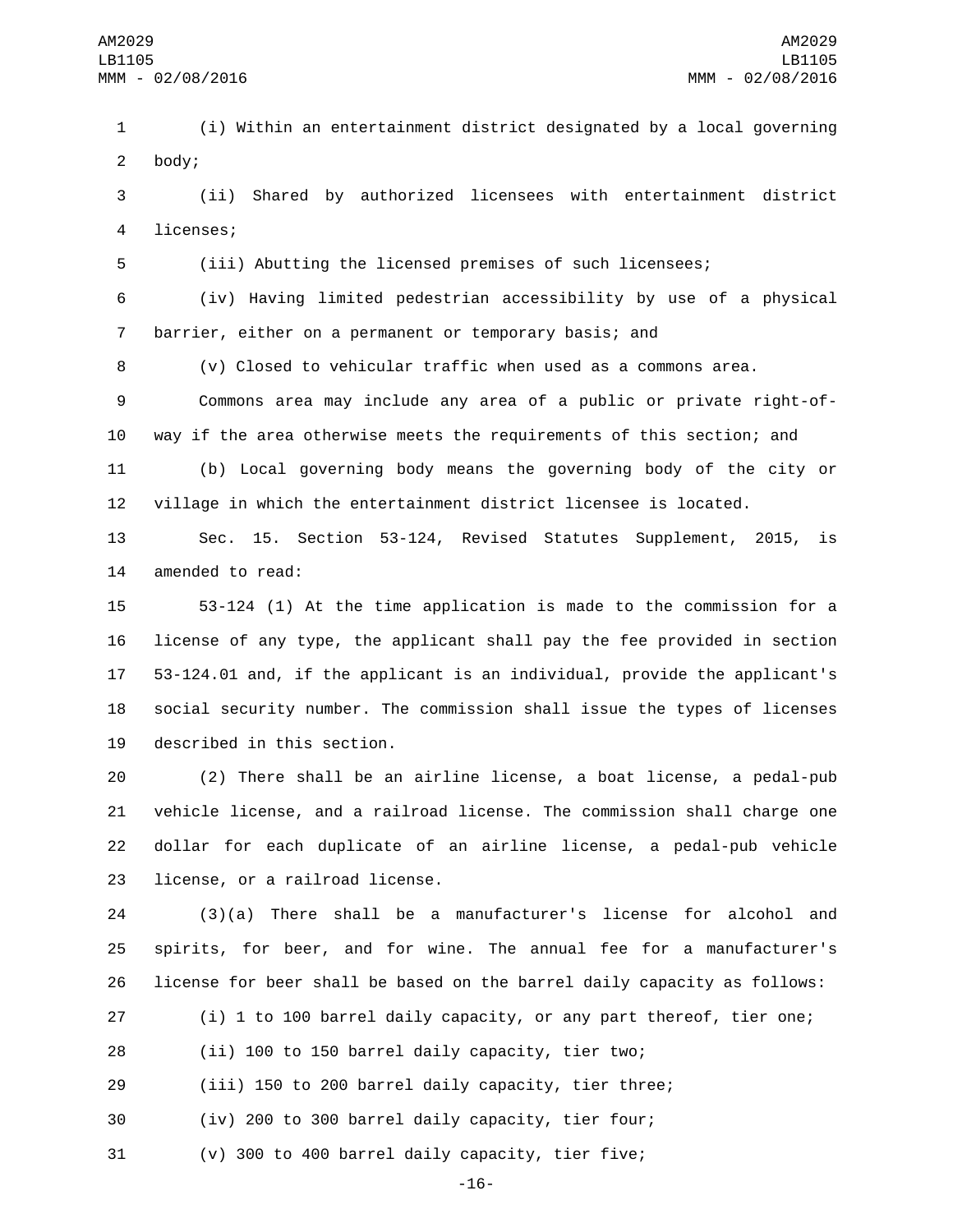(vi) 400 to 500 barrel daily capacity, tier six;

(vii) 500 barrel daily capacity, or more, tier seven.

 (b) For purposes of this subsection, daily capacity means the average daily barrel production for the previous twelve months of manufacturing operation. If no such basis for comparison exists, the manufacturing licensee shall pay in advance for the first year's 7 operation a fee of five hundred dollars.

 (4) There shall be five classes of nonbeverage users' licenses: 9 Class 1, Class 2, Class 3, Class 4, and Class 5.

 (5) In lieu of a manufacturer's, a retailer's, or a wholesaler's license, there shall be a license to operate issued for a craft brewery, 12 a farm winery, or a microdistillery.

13 (6)(a) There shall be  $\frac{six}{dx}$  five classes of retail licenses:

(i) Class A: Beer only, for consumption on the premises;

 (ii) Class B: Beer only, for consumption off the premises, sales in the original packages only;

 (iii) Class C: Alcoholic liquor, for consumption on the premises and off the premises, sales in original packages only. If a Class C license is held by a nonprofit corporation, it shall be restricted to consumption on the premises only. A Class C license may have a sampling designation restricting consumption on the premises to sampling, but such designation shall not affect sales for consumption off the premises under such 23 license;

 (iv) Class D: Alcoholic liquor, including beer, for consumption off the premises, sales in the original packages only, except as provided in 26 subdivision  $(6)(a)(vi)$  of this section and subsection (2) of section 27 53-123.04; and

 (v) Class I: Alcoholic liquor, for consumption on the premises; 29 and  $\overline{z}$ 

 (vi) Class G: Alcoholic liquor, including beer, for consumption off the premises, sales in the original packages only, for a retail licensee

-17-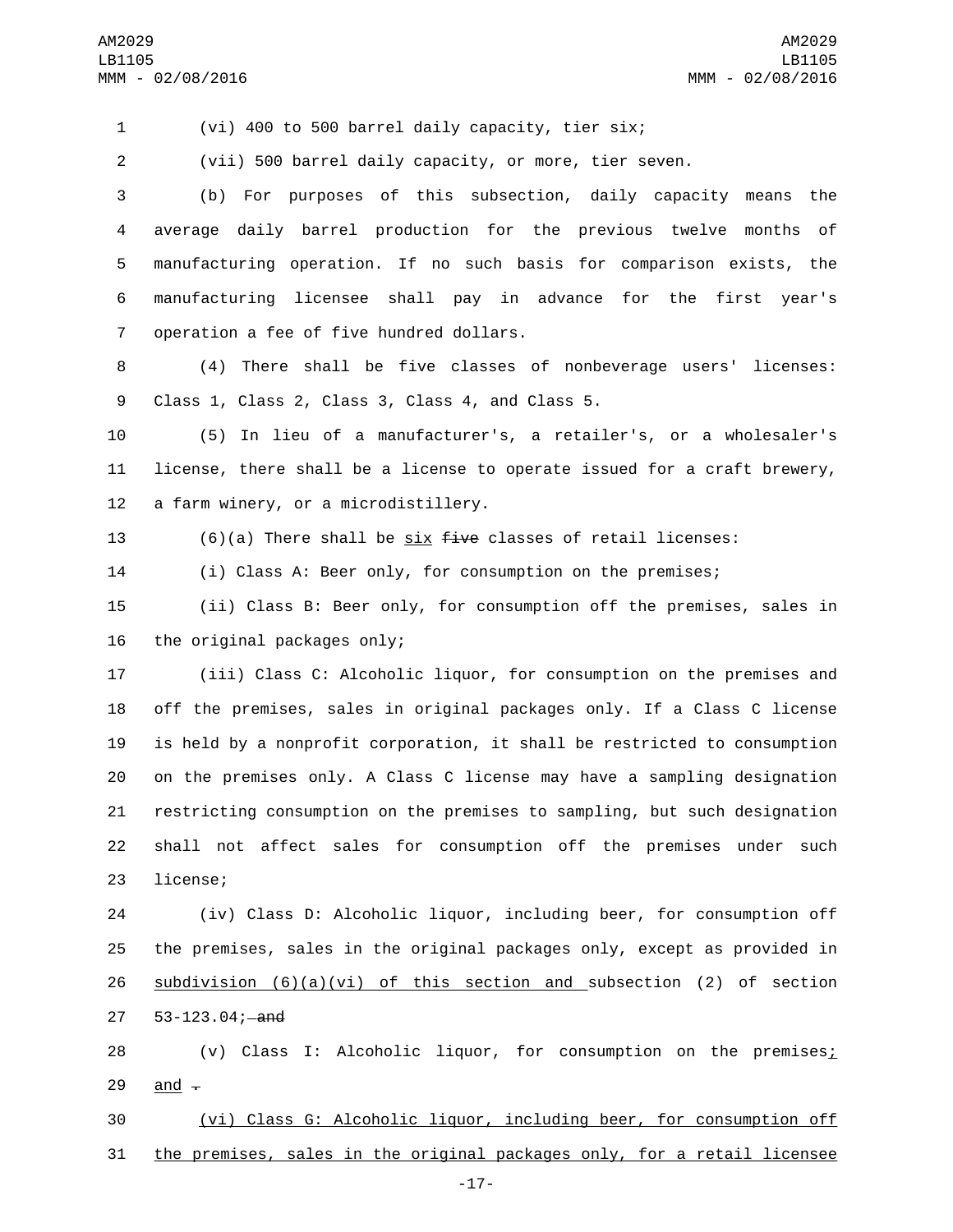whose annual gross revenue from the sale of alcohol does not exceed twenty percent of the licensee's total annual gross revenue from all 3 retail sales.

 (b) All applicable license fees shall be paid by the applicant or licensee directly to the city or village treasurer in the case of premises located inside the corporate limits of a city or village and directly to the county treasurer in the case of premises located outside 8 the corporate limits of a city or village.

 (7) There shall be four types of shipping licenses as described in section 53-123.15: Manufacturers, vintage wines, manufacture direct 11 sales, and retail direct sales.

 (8) There shall be two types of wholesale licenses: Alcoholic liquor and beer only. The annual fee shall be paid for the first and each additional wholesale place of business operated in this state by the same 15 licensee and wholesaling the same product.

 (9) The license year, unless otherwise provided in the Nebraska Liquor Control Act, shall commence on May 1 of each year and shall end on the following April 30, except that the license year for a Class C license shall commence on November 1 of each year and shall end on the following October 31. During the license year, no license shall be issued for a sum less than the amount of the annual license fee as fixed in section 53-124.01, regardless of the time when the application for such license has been made, except that (a) when there is a purchase of an existing licensed business and a new license of the same class is issued or (b) upon the issuance of a new license for a location which has not been previously licensed, the license fee and occupation taxes shall be prorated on a quarterly basis as of the date of issuance.

 Sec. 16. Section 53-124.01, Revised Statutes Supplement, 2015, is 29 amended to read:

 53-124.01 (1) The fees for annual licenses finally issued by the commission shall be as provided in this section and section 53-124.

-18-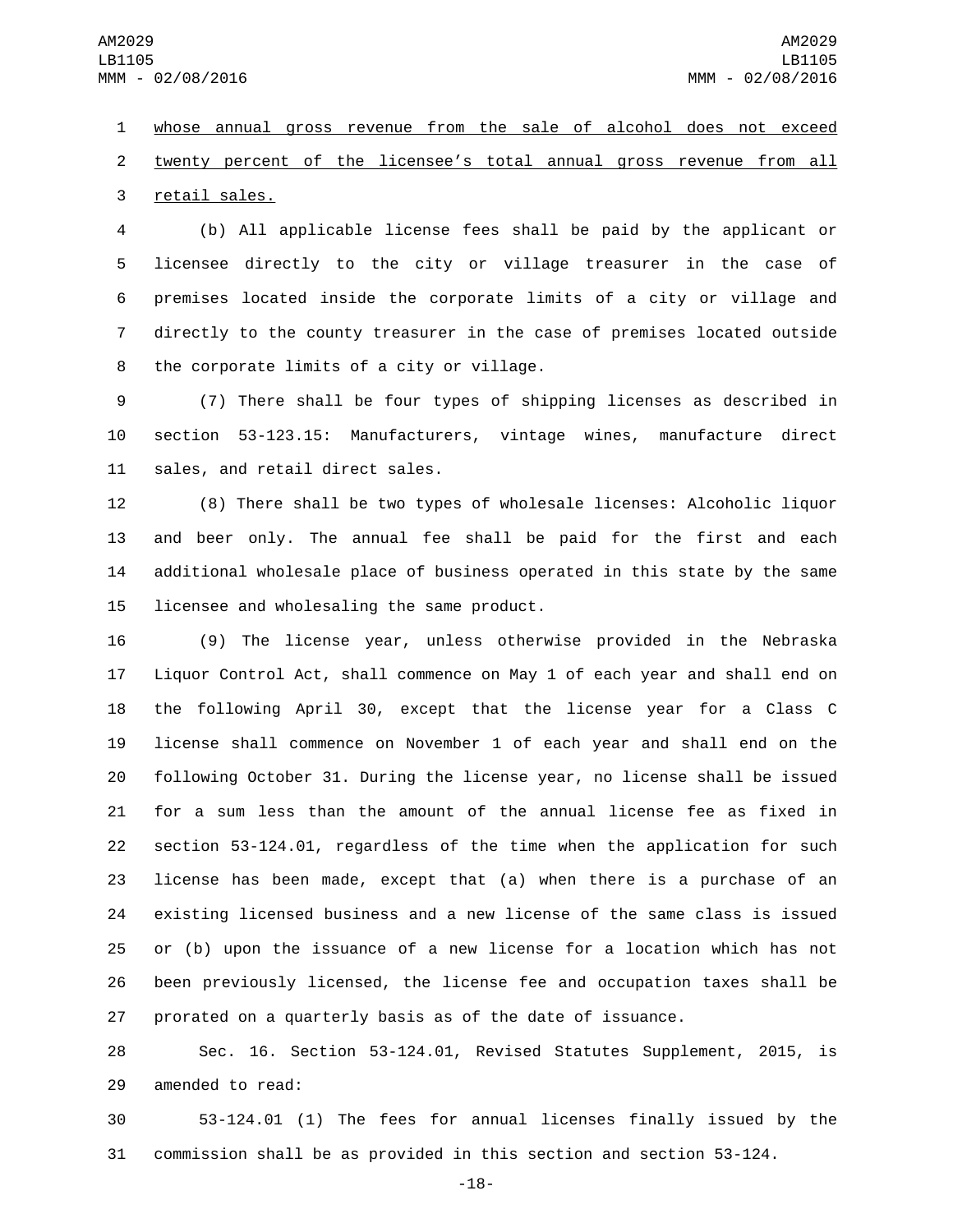AM2029 LB1105 MMM - 02/08/2016

| 1              | (2) Airline license  \$100          |                  |
|----------------|-------------------------------------|------------------|
| $\overline{c}$ | (3) Boat license  \$50              |                  |
| 3              | (4) Manufacturer's license:         |                  |
| 4              | Class                               | Fee - In Dollars |
| 5              | Alcohol and spirits                 | 1,000            |
| 6              | Beer - tier one                     | 100              |
| $\overline{7}$ | Beer - tier two                     | 200              |
| 8              | Beer - tier three                   | 350              |
| 9              | Beer - tier four                    | 500              |
| 10             | Beer - tier five                    | 650              |
| 11             | Beer - tier six                     | 700              |
| 12             | Beer - tier seven                   | 800              |
| 13             | Wine                                | 250              |
| 14             | (5) Nonbeverage user's license:     |                  |
| 15             | Class                               | Fee - In Dollars |
| 16             | Class 1                             | 5                |
| 17             | Class 2                             | 25               |
| 18             | Class 3                             | 50               |
| 19             | Class 4                             | 100              |
| 20             | Class 5                             | 250              |
| 21             | (6) Operator's license:             |                  |
| 22             | Class                               | Fee - In Dollars |
| 23             | Craft brewery                       | 250              |
| 24             | Farm winery                         | 250              |
| 25             | Microdistillery                     | 250              |
| 26             | (7) Pedal-pub vehicle license  \$50 |                  |
| 27             | (8) Railroad license  \$100         |                  |
| 28             | (9) Retail license:                 |                  |
| 29             | Class                               | Fee - In Dollars |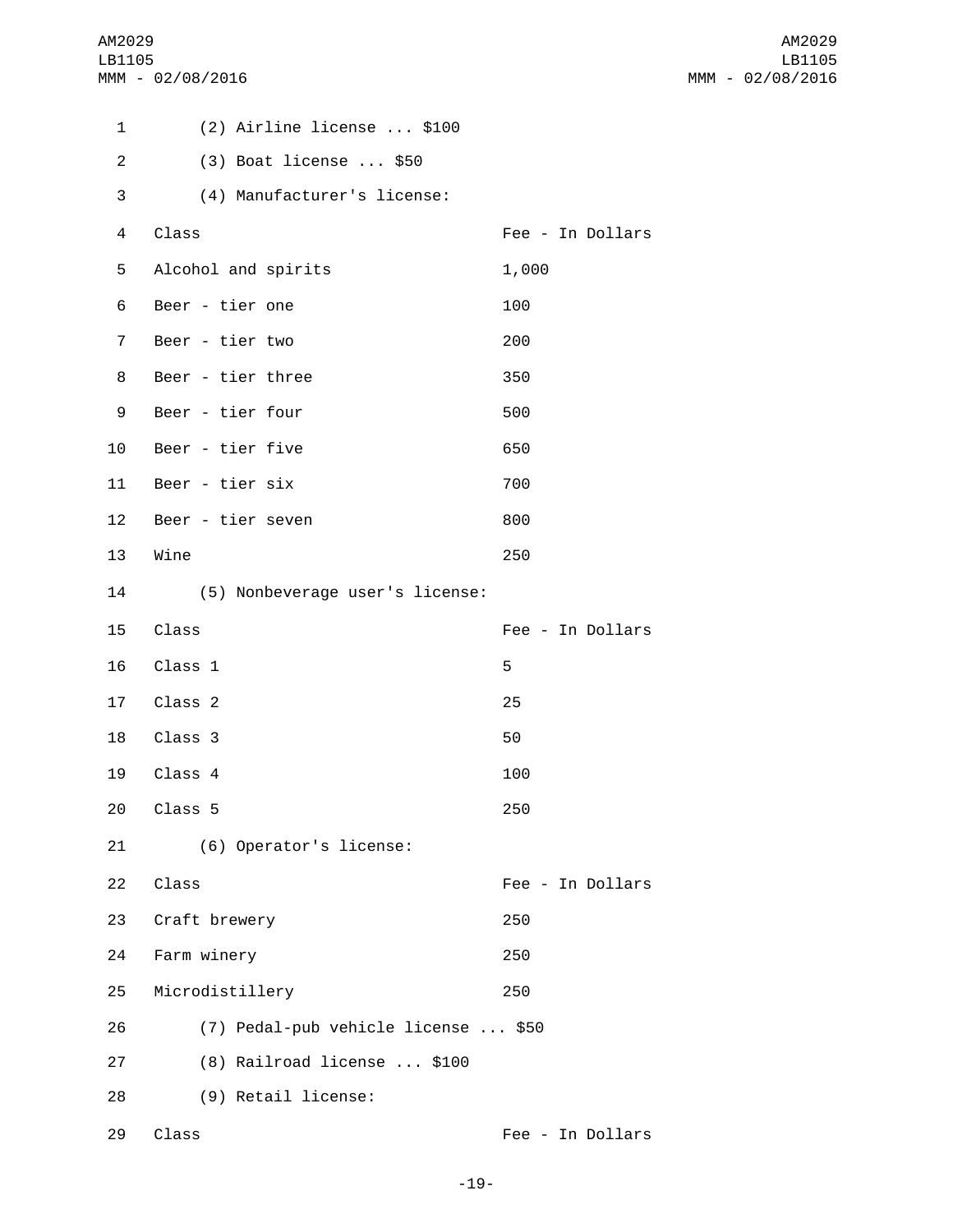AM2029 LB1105 MMM - 02/08/2016

| 1              | Class A                  | 100              |
|----------------|--------------------------|------------------|
| $\overline{2}$ | Class B                  | 100              |
| 3              | Class C                  | 300              |
| 4              | Class D                  | 200              |
| 5              | Class I                  | 250              |
| 6              | Class G                  | 50               |
| $\overline{7}$ | (10) Shipping license:   |                  |
| 8              | Class                    | Fee - In Dollars |
|                |                          |                  |
| 9              | Manufacturer             | 1,000            |
| 10             | Vintage wines            | 1,000            |
| 11             | Manufacture direct sales | 500              |
| 12             | Retail direct sales      | 500              |
| 13             | (11) Wholesale license:  |                  |
| 14             | Class                    | Fee - In Dollars |
| 15             | Alcoholic liquor         | 750              |

17 Sec. 17. Section 53-124.11, Reissue Revised Statutes of Nebraska, is 18 amended to read:

 53-124.11 (1) The commission may issue a special designated license for sale or consumption of alcoholic liquor at a designated location to a retail licensee, a craft brewery licensee, a microdistillery licensee, a 22 farm winery licensee, the holder of a manufacturer's license issued 23 pursuant to subsection (2) of section 53-123.01, a municipal corporation, a fine arts museum incorporated as a nonprofit corporation, a religious nonprofit corporation which has been exempted from the payment of federal income taxes, a political organization which has been exempted from the payment of federal income taxes, or any other nonprofit corporation the purpose of which is fraternal, charitable, or public service and which has been exempted from the payment of federal income taxes, under conditions specified in this section. The applicant shall demonstrate

-20-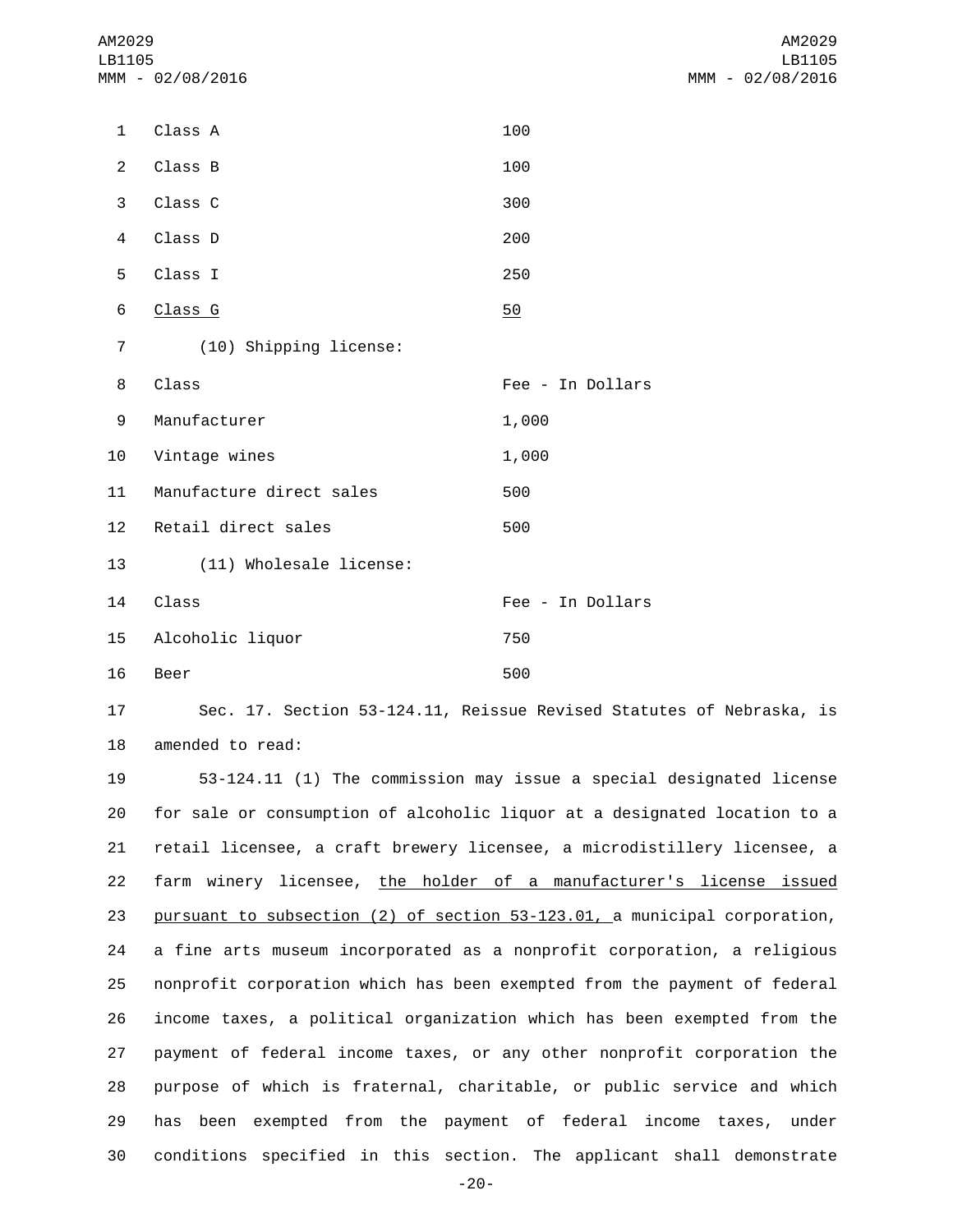1 meeting the requirements of this subsection.

 (2) No retail licensee, craft brewery licensee, microdistillery licensee, farm winery licensee, holder of a manufacturer's license issued pursuant to subsection (2) of section 53-123.01, organization, or corporation enumerated in subsection (1) of this section may be issued a special designated license under this section for more than six calendar days in any one calendar year. Only one special designated license shall be required for any application for two or more consecutive days. This subsection shall not apply to any holder of a catering license.

 (3) Except for any special designated license issued to a holder of a catering license, there shall be a fee of forty dollars for each day identified in the special designated license. Such fee shall be submitted with the application for the special designated license, collected by the commission, and remitted to the State Treasurer for credit to the General Fund. The applicant shall be exempt from the provisions of the Nebraska Liquor Control Act requiring an application or renewal fee and the provisions of the act requiring the expiration of forty-five days from the time the application is received by the commission prior to the issuance of a license, if granted by the commission. The retail licensees, craft brewery licensees, microdistillery licensees, farm 21 winery licensees, holders of manufacturer's licenses issued pursuant to subsection (2) of section 53-123.01, municipal corporations, organizations, and nonprofit corporations enumerated in subsection (1) of this section seeking a special designated license shall file an application on such forms as the commission may prescribe. Such forms shall contain, along with other information as required by the commission, (a) the name of the applicant, (b) the premises for which a special designated license is requested, identified by street and number if practicable and, if not, by some other appropriate description which definitely locates the premises, (c) the name of the owner or lessee of the premises for which the special designated license is requested, (d)

-21-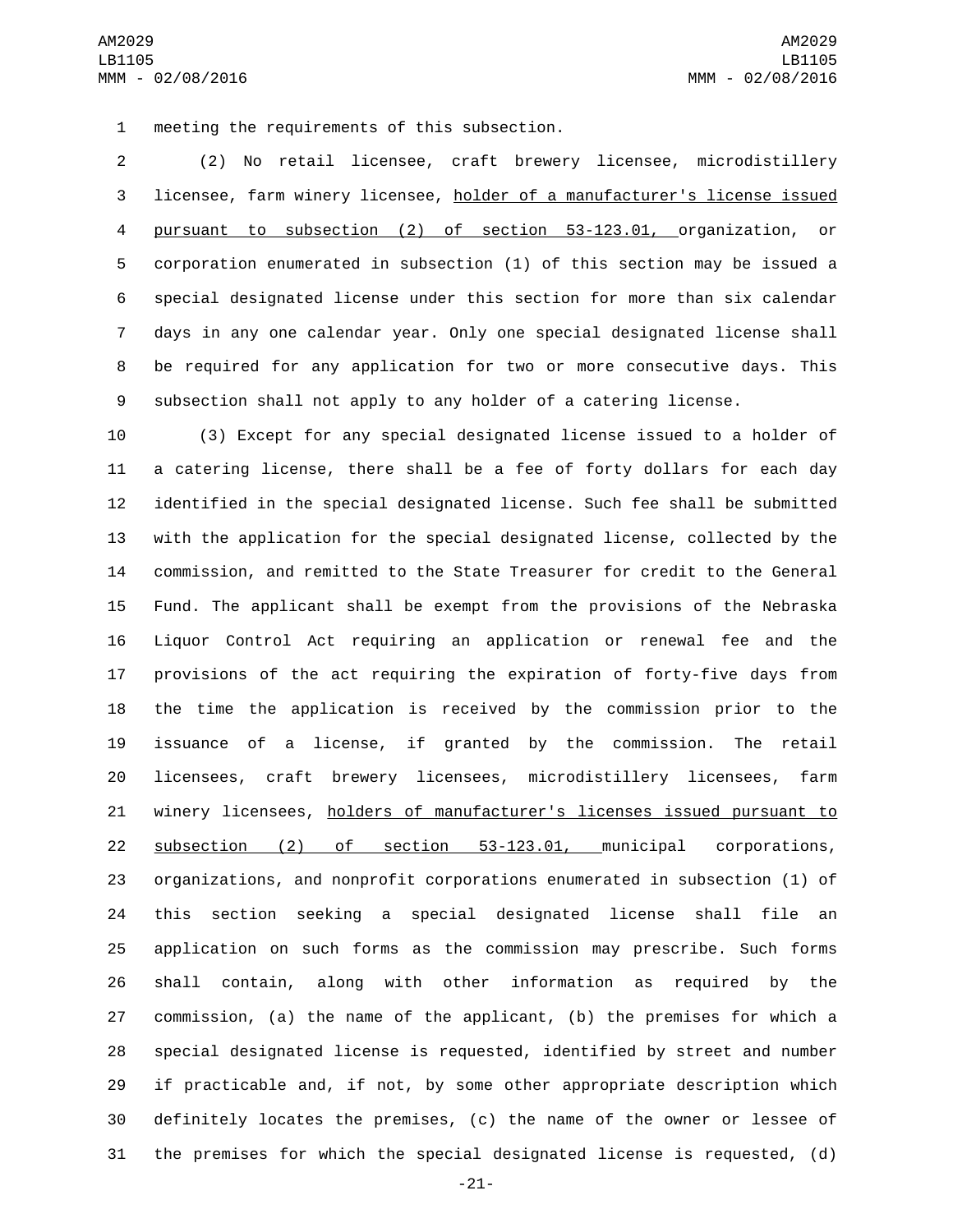sufficient evidence that the holder of the special designated license, if issued, will carry on the activities and business authorized by the license for himself, herself, or itself and not as the agent of any other person, group, organization, or corporation, for profit or not for profit, (e) a statement of the type of activity to be carried on during the time period for which a special designated license is requested, and (f) sufficient evidence that the activity will be supervised by persons or managers who are agents of and directly responsible to the holder of 9 the special designated license.

 (4) No special designated license provided for by this section shall be issued by the commission without the approval of the local governing body. The local governing body may establish criteria for approving or denying a special designated license. The local governing body may designate an agent to determine whether a special designated license is to be approved or denied. Such agent shall follow criteria established by the local governing body in making his or her determination. The determination of the agent shall be considered the determination of the local governing body unless otherwise provided by the local governing body. For purposes of this section, the local governing body shall be the city or village within which the premises for which the special designated license is requested are located or, if such premises are not within the corporate limits of a city or village, then the local governing body shall be the county within which the premises for which the special designated license is requested are located.

 (5) If the applicant meets the requirements of this section, a special designated license shall be granted and issued by the commission for use by the holder of the special designated license. All statutory provisions and rules and regulations of the commission that apply to a retail licensee shall apply to the holder of a special designated license with the exception of such statutory provisions and rules and regulations of the commission so designated by the commission and stated upon the

-22-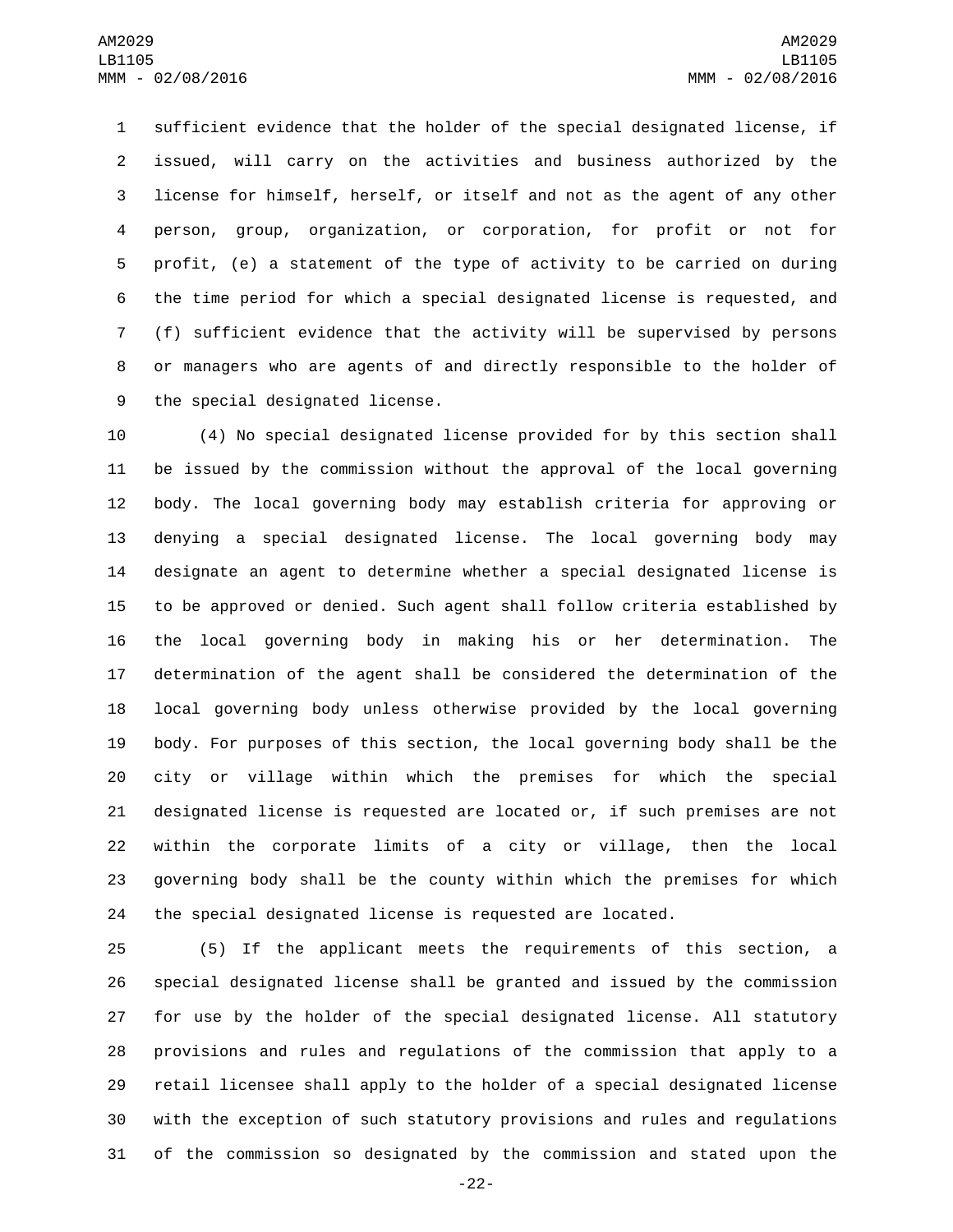issued special designated license, except that the commission may not designate exemption of sections 53-180 to 53-180.07. The decision of the commission shall be final. If the applicant does not qualify for a special designated license, the application shall be denied by the 5 commission.

 (6) A special designated license issued by the commission shall be mailed or delivered to the city, village, or county clerk who shall deliver such license to the licensee upon receipt of any fee or tax 9 imposed by such city, village, or county.

 Sec. 18. Section 53-124.12, Revised Statutes Cumulative Supplement, 11 2014, is amended to read:

 53-124.12 (1) The holder of a license to sell alcoholic liquor at retail issued under subsection (6) of section 53-124, a craft brewery 14 license, a microdistillery license, or a farm winery license, or a manufacturer's license issued under subsection (2) of section 53-123.01 may obtain an annual catering license as prescribed in this section. The catering license shall be issued for the same period and may be renewed in the same manner as the retail license, craft brewery license, microdistillery license, or farm winery license, or manufacturer's 20 license.

 (2) Any person desiring to obtain a catering license shall file with 22 the commission:

 (a) An application in triplicate original upon such forms as the 24 commission prescribes; and

 (b) A license fee of one hundred dollars payable to the commission, which fee shall be returned to the applicant if the application is 27 denied.

 (3) When an application for a catering license is filed, the commission shall notify the clerk of the city or incorporated village in which such applicant is located or, if the applicant is not located within a city or incorporated village, the county clerk of the county in

-23-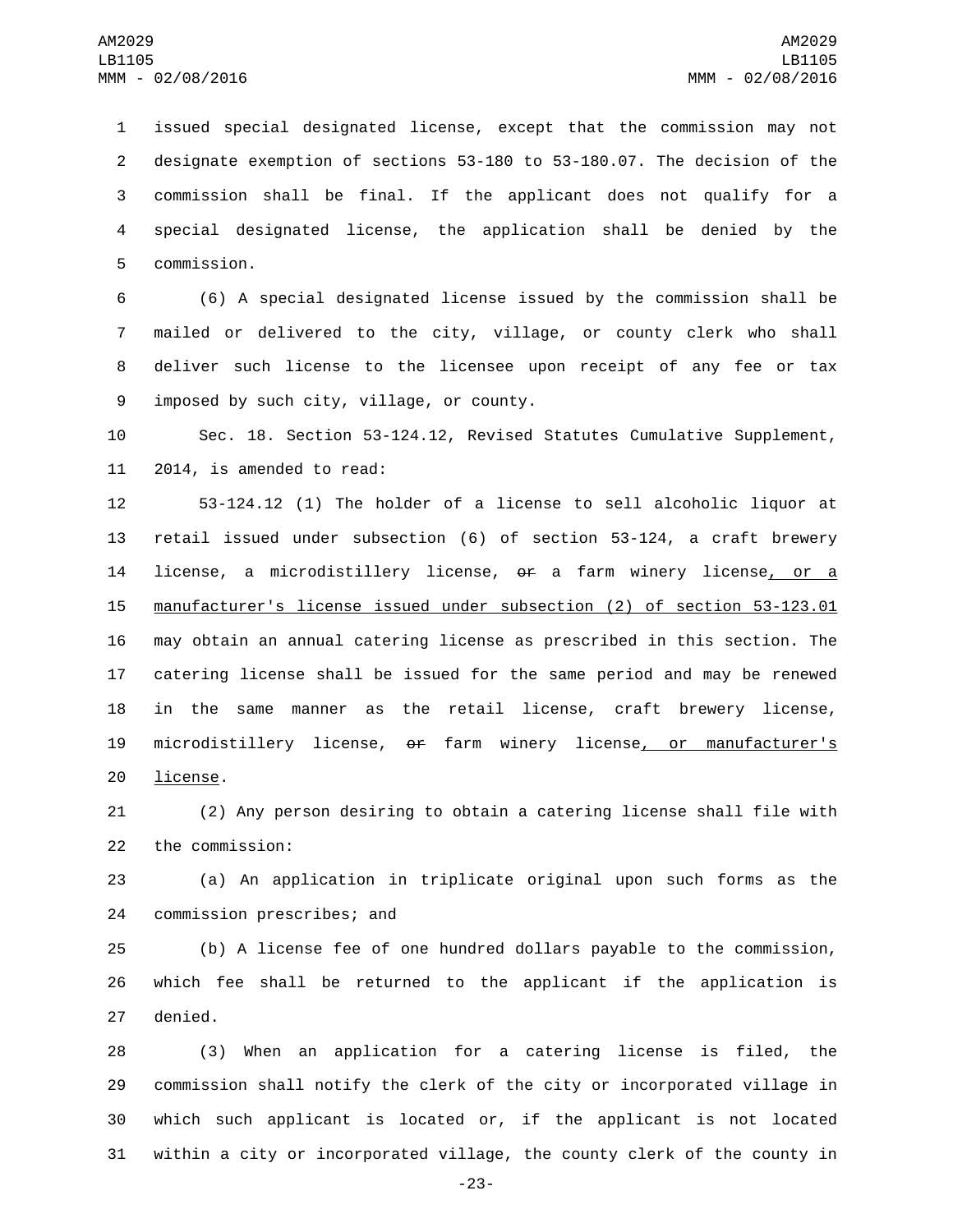which such applicant is located, of the receipt of the application. The commission shall include with such notice one copy of the application by mail or electronic delivery. The local governing body and the commission shall process the application in the same manner as provided in section  $53 - 132$ .

 (4) The local governing body with respect to catering licensees within its liquor license jurisdiction as provided in subsection (5) of this section may cancel a catering license for cause for the remainder of the period for which such catering license is issued. Any person whose catering license is canceled may appeal to the district court of the county in which the local governing body is located.

 (5) For purposes of this section, local governing body means (a) the governing body of the city or village in which the catering licensee is located or (b) if such licensee is not located within a city or village, the governing body of the county in which such licensee is located.

 (6) The local governing body may impose an occupation tax on the business of a catering licensee doing business within the liquor license jurisdiction of the local governing body as provided in subsection (5) of this section. Such tax may not exceed double the license fee to be paid 20 under this section.

 Sec. 19. Section 53-125, Reissue Revised Statutes of Nebraska, is 22 amended to read:

 53-125 No license of any kind shall be issued to (1) a person who is not a resident of Nebraska, except in case of railroad, airline, or boat licenses, (2) a person who is not of good character and reputation in the 26 community in which he or she resides, (3) a person who is not a Nebraska resident and legally able to work in Nebraska citizen of the United 28 States, (4) a person who has been convicted of or has pleaded guilty to a felony under the laws of this state, any other state, or the United States, (5) a person who has been convicted of or has pleaded guilty to any Class I misdemeanor pursuant to Chapter 28, article 3, 4, 7, 8, 10,

-24-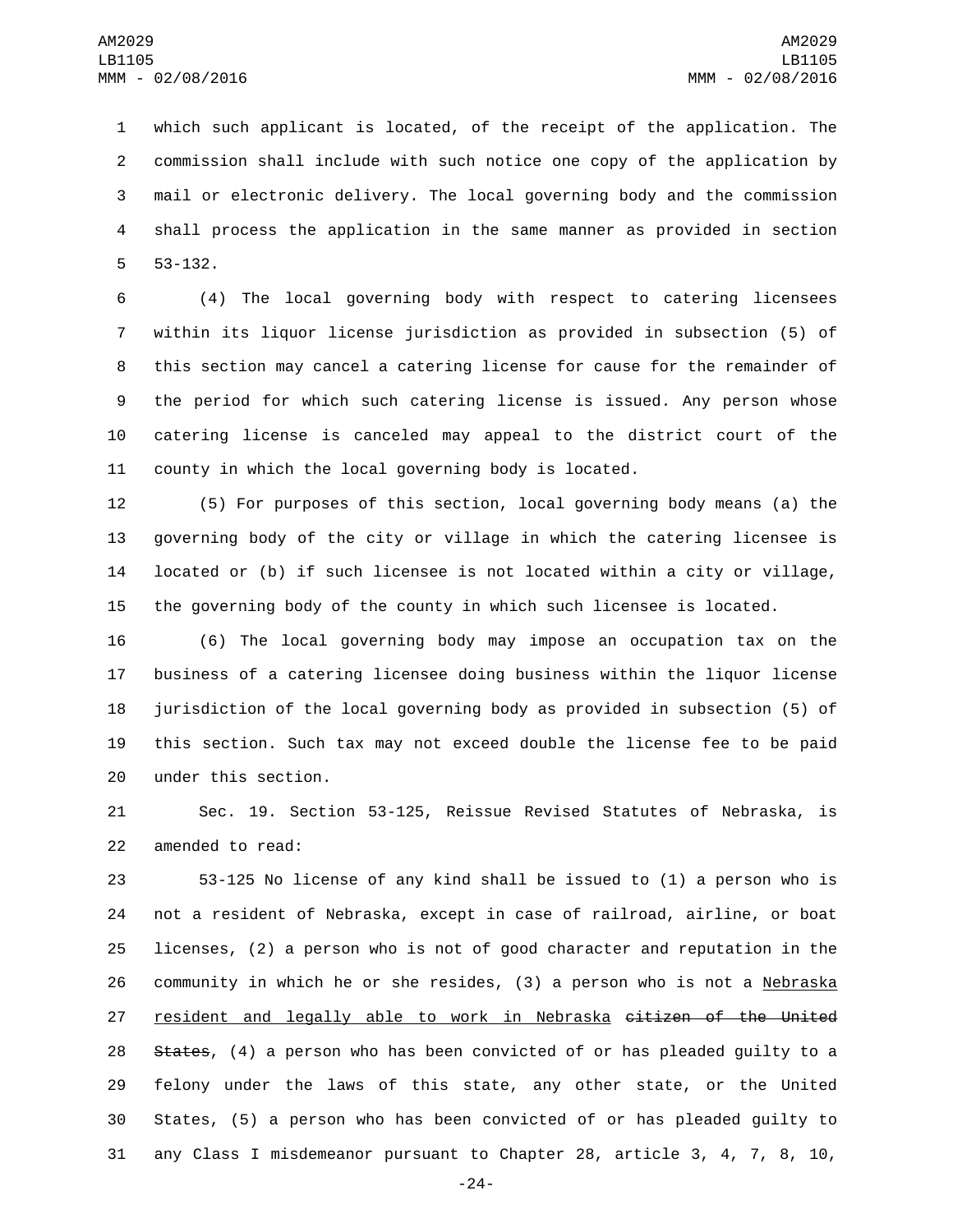11, or 12, or any similar offense under a prior criminal statute or in another state, except that any additional requirements imposed by this subdivision on May 18, 1983, shall not prevent any person holding a license on such date from retaining or renewing such license if the conviction or plea occurred prior to May 18, 1983, (6) a person whose license issued under the Nebraska Liquor Control Act has been revoked for cause, (7) a person who at the time of application for renewal of any license issued under the act would not be eligible for such license upon initial application, (8) a partnership, unless one of the partners is a resident of Nebraska and unless all the members of such partnership are otherwise qualified to obtain a license, (9) a limited liability company, if any officer or director of the limited liability company or any member having an ownership interest in the aggregate of more than twenty-five percent of such company would be ineligible to receive a license under this section for any reason other than the reasons stated in subdivisions (1) and (3) of this section, or if a manager of a limited liability company licensee would be ineligible to receive a license under this section for any reason, (10) a corporation, if any officer or director of the corporation or any stockholder owning in the aggregate more than twenty-five percent of the stock of such corporation would be ineligible to receive a license under this section for any reason other than the reasons stated in subdivisions (1) and (3) of this section, or if a manager of a corporate licensee would be ineligible to receive a license under this section for any reason. This subdivision shall not apply to railroad licenses, (11) a person whose place of business is conducted by a manager or agent unless such manager or agent possesses the same qualifications required of the licensee, (12) a person who does not own the premises for which a license is sought or does not have a lease or combination of leases on such premises for the full period for which the license is to be issued, (13) except as provided in this subdivision, an applicant whose spouse is ineligible under this section to receive and

-25-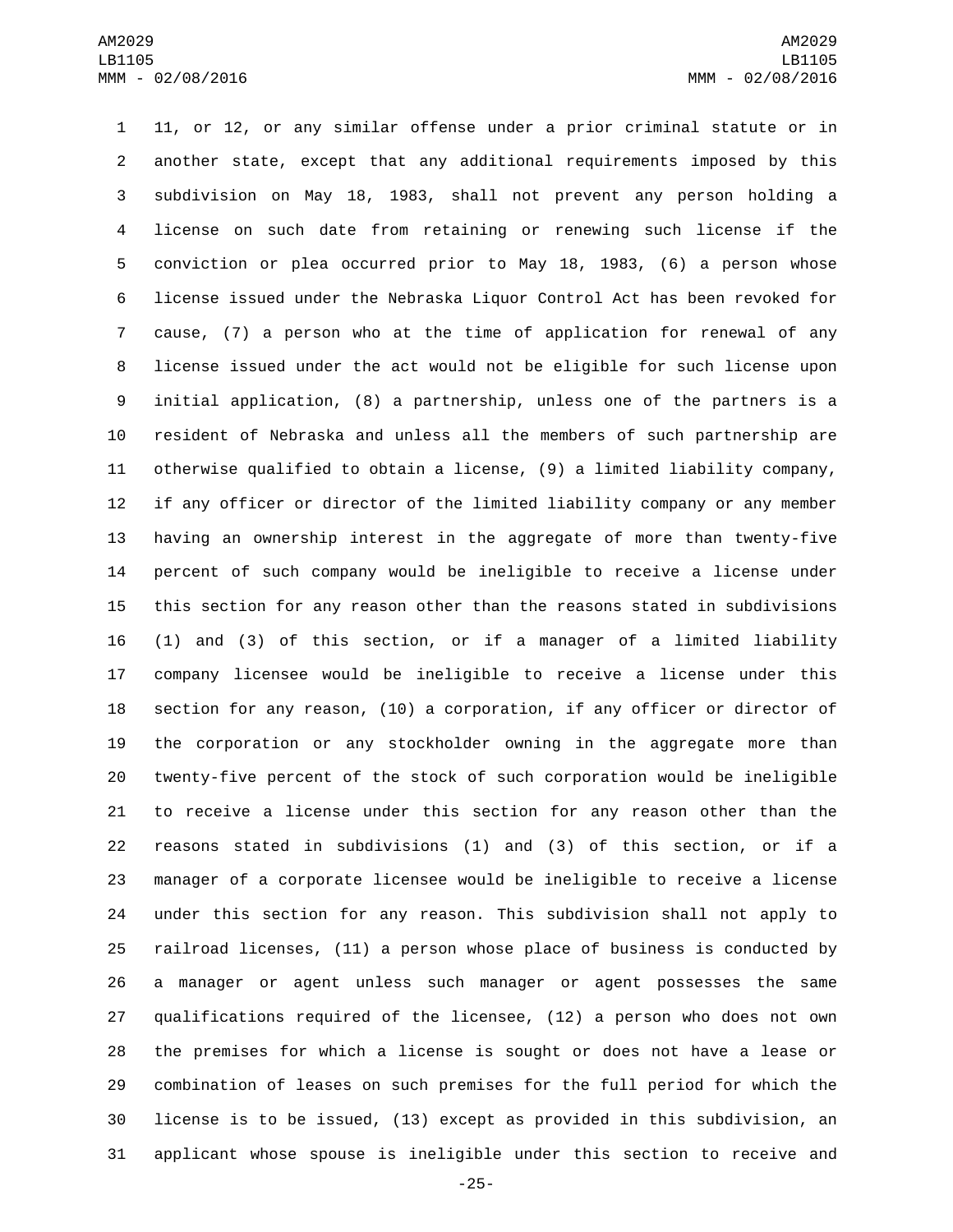hold a liquor license. Such applicant shall become eligible for a liquor license only if the commission finds from the evidence that the public interest will not be infringed upon if such license is granted. It shall be prima facie evidence that when a spouse is ineligible to receive a liquor license the applicant is also ineligible to receive a liquor license. Such prima facie evidence shall be overcome if it is shown to the satisfaction of the commission (a) that the licensed business will be the sole property of the applicant and (b) that such licensed premises will be properly operated, (14) a person seeking a license for premises which do not meet standards for fire safety as established by the State Fire Marshal, (15) a law enforcement officer, except that this subdivision shall not prohibit a law enforcement officer from holding membership in any nonprofit organization holding a liquor license or from participating in any manner in the management or administration of a nonprofit organization, or (16) a person less than twenty-one years of 16 age.

 When a trustee is the licensee, the beneficiary or beneficiaries of the trust shall comply with the requirements of this section, but nothing in this section shall prohibit any such beneficiary from being a minor or 20 a person who is mentally incompetent.

 Sec. 20. Section 53-129, Reissue Revised Statutes of Nebraska, is 22 amended to read:

 53-129 Retail, craft brewery, and microdistillery licenses issued under the Nebraska Liquor Control Act apply only to that part of the premises described in the application approved by the commission and in 26 the license issued on the application. For retail and microdistillery 27 licenses, and only one location shall be described in each license. For craft brewery licenses, up to five separate physical locations may be 29 described in each license. After such license has been granted for particular premises, the commission, with the approval of the local governing body and upon proper showing, may endorse upon the license

-26-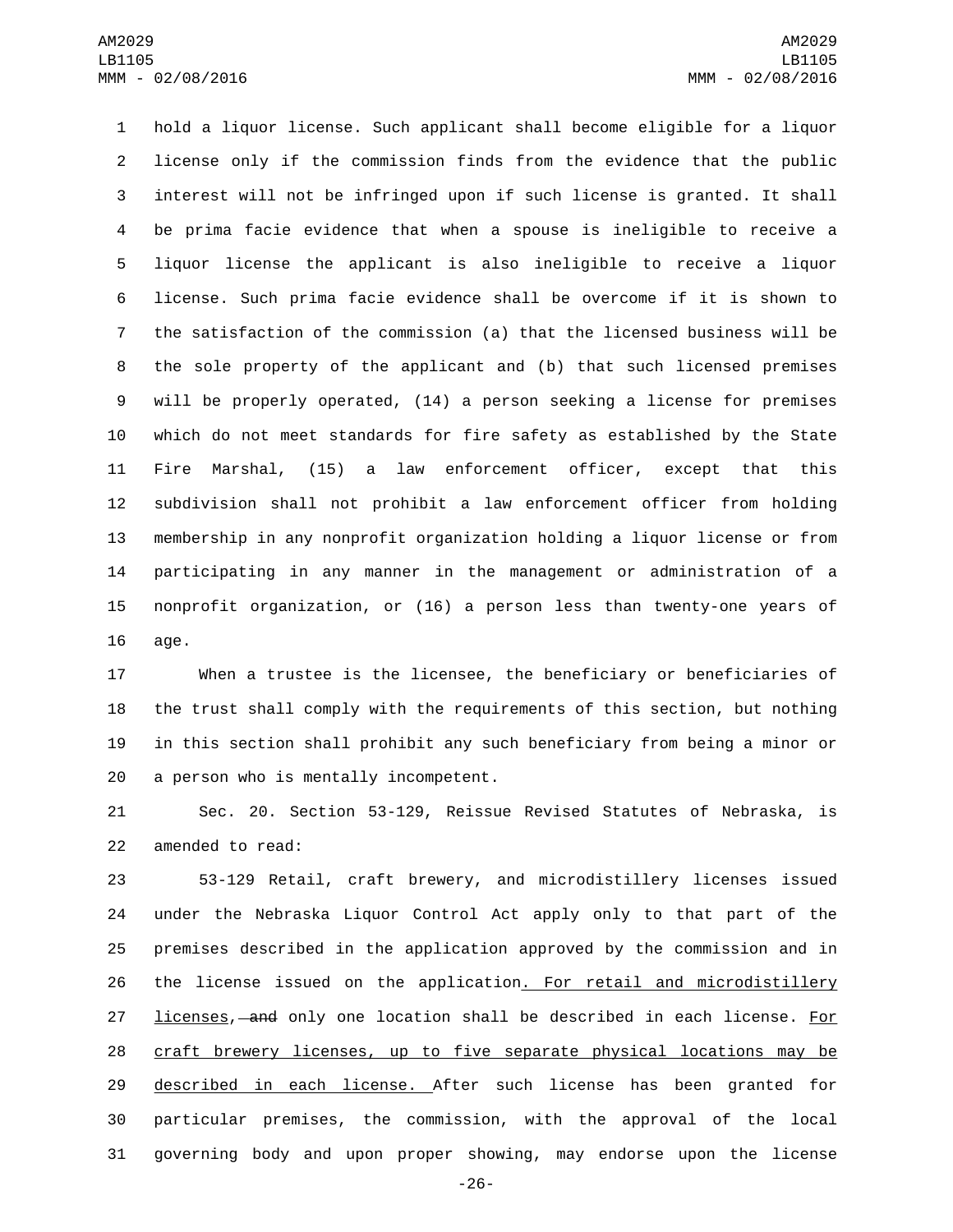permission to add to, delete from, or abandon the premises described in such license and, if applicable, to move from the premises to other premises approved by it, but in order to obtain such approval the retail, craft brewery, or microdistillery licensee shall file with the local governing body a request in writing and a statement under oath which shows that the premises as added to or deleted from or to which such move is to be made comply in all respects with the requirements of the act. No such addition, deletion, or move shall be made by any such licensee until the license has been endorsed to that effect in writing by the local governing body and by the commission and the licensee furnishes proof of payment of the renewal fee prescribed in subsection (4) of section 12 53-131.

 Sec. 21. Section 53-131.01, Reissue Revised Statutes of Nebraska, is 14 amended to read:

 53-131.01 (1) The application for a new license shall be submitted upon such forms as the commission may prescribe. Such forms shall contain (a) the name and residence of the applicant and how long he or she has resided within the State of Nebraska, (b) the particular premises for which a license is desired designating the same by street and number if practicable or, if not, by such other description as definitely locates the premises, (c) the name of the owner of the premises upon which the business licensed is to be carried on, (d) a statement that the applicant 23 is a resident of Nebraska and legally able to work in Nebraska eitizen of 24 the United States, that the applicant and the spouse of the applicant are not less than twenty-one years of age, and that such applicant has never been convicted of or pleaded guilty to a felony or been adjudged guilty of violating the laws governing the sale of alcoholic liquor or the law for the prevention of gambling in the State of Nebraska, except that a manager for a corporation applying for a license shall qualify with all provisions of this subdivision as though the manager were the applicant, except that the provisions of this subdivision shall not apply to the

-27-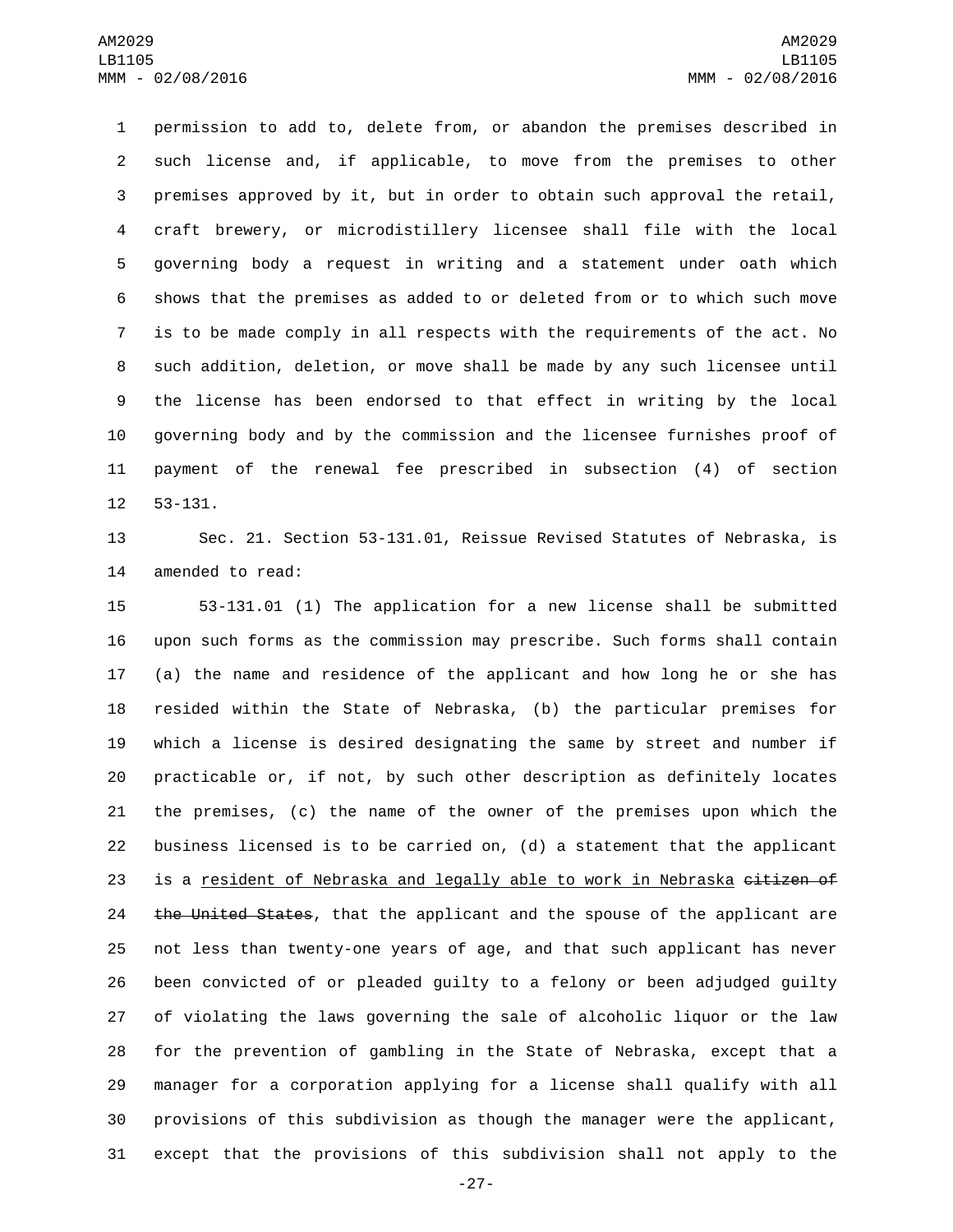spouse of a manager-applicant, (e) a statement that the applicant intends to carry on the business authorized by the license for himself or herself and not as the agent of any other persons and that if licensed he or she will carry on such business for himself or herself and not as the agent for any other person, (f) a statement that the applicant intends to superintend in person the management of the business licensed and that if so licensed he or she will superintend in person the management of the business, and (g) such other information as the commission may from time to time direct. The applicant shall also submit two legible sets of fingerprints to be furnished to the Federal Bureau of Investigation through the Nebraska State Patrol for a national criminal history record check and the fee for such record check payable to the patrol.

 (2) The application shall be verified by the affidavit of the petitioner made before a notary public or other person duly authorized by law to administer oaths. If any false statement is made in any part of such application, the applicant or applicants shall be deemed guilty of perjury, and upon conviction thereof the license shall be revoked and the applicant subjected to the penalties provided by law for that crime.

 Sec. 22. Section 53-132, Reissue Revised Statutes of Nebraska, is 20 amended to read:

 53-132 (1) If no hearing is required pursuant to subdivision (1)(a) or (b) of section 53-133 and the commission has no objections pursuant to 23 subdivision  $(1)(c)$  of such section, the commission may waive the forty- five-day objection period and, if not otherwise prohibited by law, cause a retail license, craft brewery license, or microdistillery license to be signed by its chairperson, attested by its executive director over the seal of the commission, and issued in the manner provided in subsection (4) of this section as a matter of course.

 (2) A retail license, craft brewery license, or microdistillery license may be issued to any qualified applicant if the commission finds that (a) the applicant is fit, willing, and able to properly provide the

-28-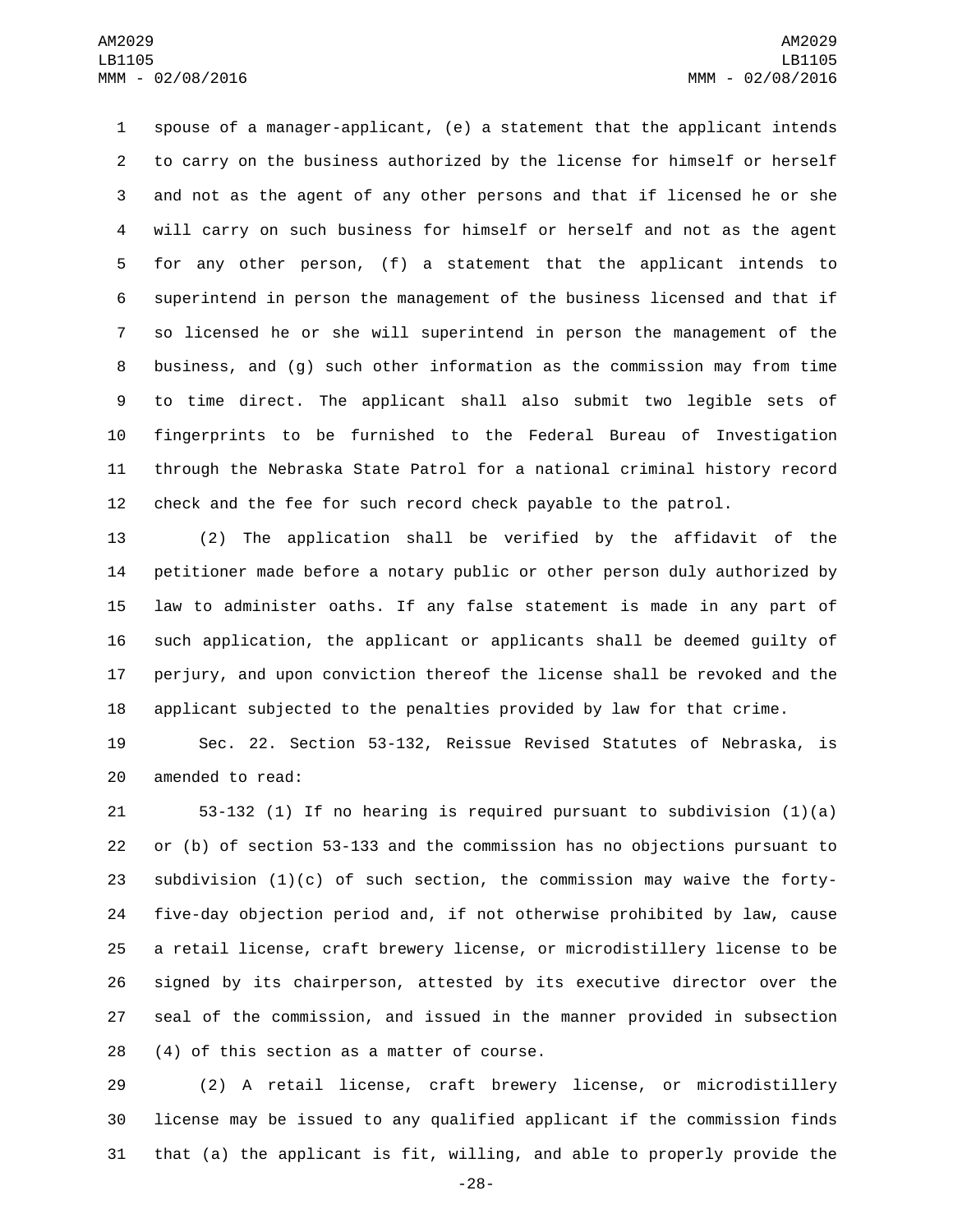service proposed within the city, village, or county where the premises described in the application are located, (b) the applicant can conform to all provisions and requirements of and rules and regulations adopted pursuant to the Nebraska Liquor Control Act, (c) the applicant has demonstrated that the type of management and control to be exercised over the premises described in the application will be sufficient to insure that the licensed business can conform to all provisions and requirements of and rules and regulations adopted pursuant to the act, and (d) the issuance of the license is or will be required by the present or future 10 public convenience and necessity.

 (3) In making its determination pursuant to subsection (2) of this 12 section the commission shall consider:

(a) The recommendation of the local governing body;

 (b) The existence of a citizens' protest made in accordance with 15 section 53-133;

 (c) The existing population of the city, village, or county and its 17 projected growth;

 (d) The nature of the neighborhood or community of the location of 19 the proposed licensed premises;

 (e) The existence or absence of other retail licenses, craft brewery licenses, or microdistillery licenses with similar privileges within the neighborhood or community of the location of the proposed licensed premises and whether, as evidenced by substantive, corroborative documentation, the issuance of such license would result in or add to an undue concentration of licenses with similar privileges and, as a result, require the use of additional law enforcement resources;

 (f) The existing motor vehicle and pedestrian traffic flow in the 28 vicinity of the proposed licensed premises;

(g) The adequacy of existing law enforcement;

(h) Zoning restrictions;30

(i) The sanitation or sanitary conditions on or about the proposed

-29-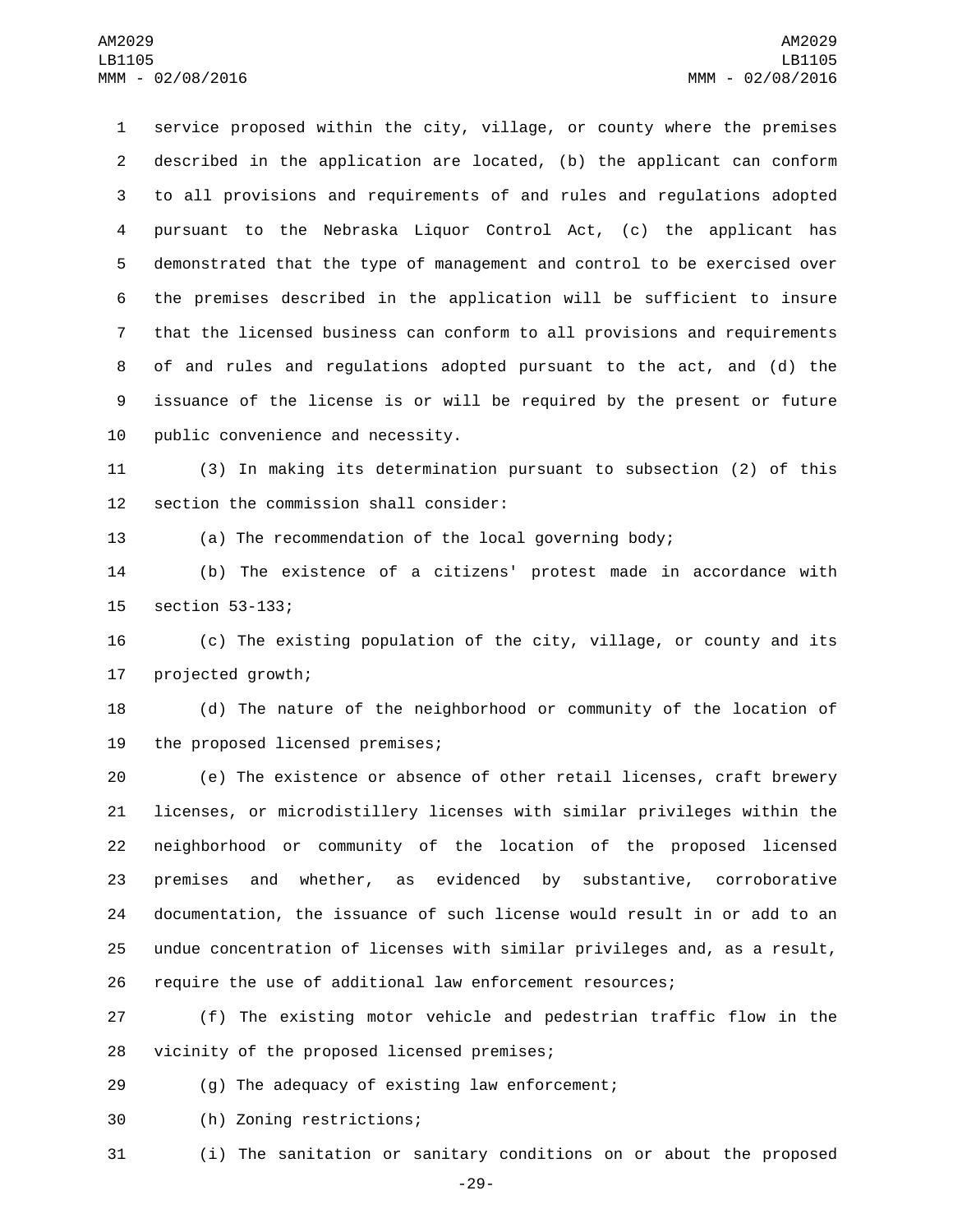1 licensed premises; and

 (j) Whether the type of business or activity proposed to be operated in conjunction with the proposed license is and will be consistent with 4 the public interest.

 (4) Retail licenses, craft brewery licenses, or microdistillery licenses issued or renewed by the commission shall be mailed or delivered to the clerk of the city, village, or county who shall deliver the same to the licensee upon receipt from the licensee of proof of payment of (a) the license fee if by the terms of subsection (6) of section 53-124 the fee is payable to the treasurer of such city, village, or county, (b) any fee for publication of notice of hearing before the local governing body upon the application for the license, (c) the fee for publication of notice of renewal as provided in section 53-135.01, and (d) occupation 14 taxes, if any, imposed by such city, village, or county except as otherwise provided in subsection (6) of this section. Notwithstanding any ordinance or charter power to the contrary, no city, village, or county shall impose an occupation tax on the business of any person, firm, or corporation licensed under the act and doing business within the corporate limits of such city or village or within the boundaries of such county in any sum which exceeds two times the amount of the license fee required to be paid under the act to obtain such license.

 (5) Each license shall designate the name of the licensee, the place of business licensed, and the type of license issued.

 (6) Class G retail licensees shall not be subject to occupation 25 taxes under subsection (4) of this section.

 Sec. 23. Section 53-135, Revised Statutes Supplement, 2015, is 27 amended to read:

 53-135 A retail license issued by the commission and outstanding may be automatically renewed by the commission without formal application upon payment of the renewal fee and license fee if payable to the commission prior to or within thirty days after the expiration of the

-30-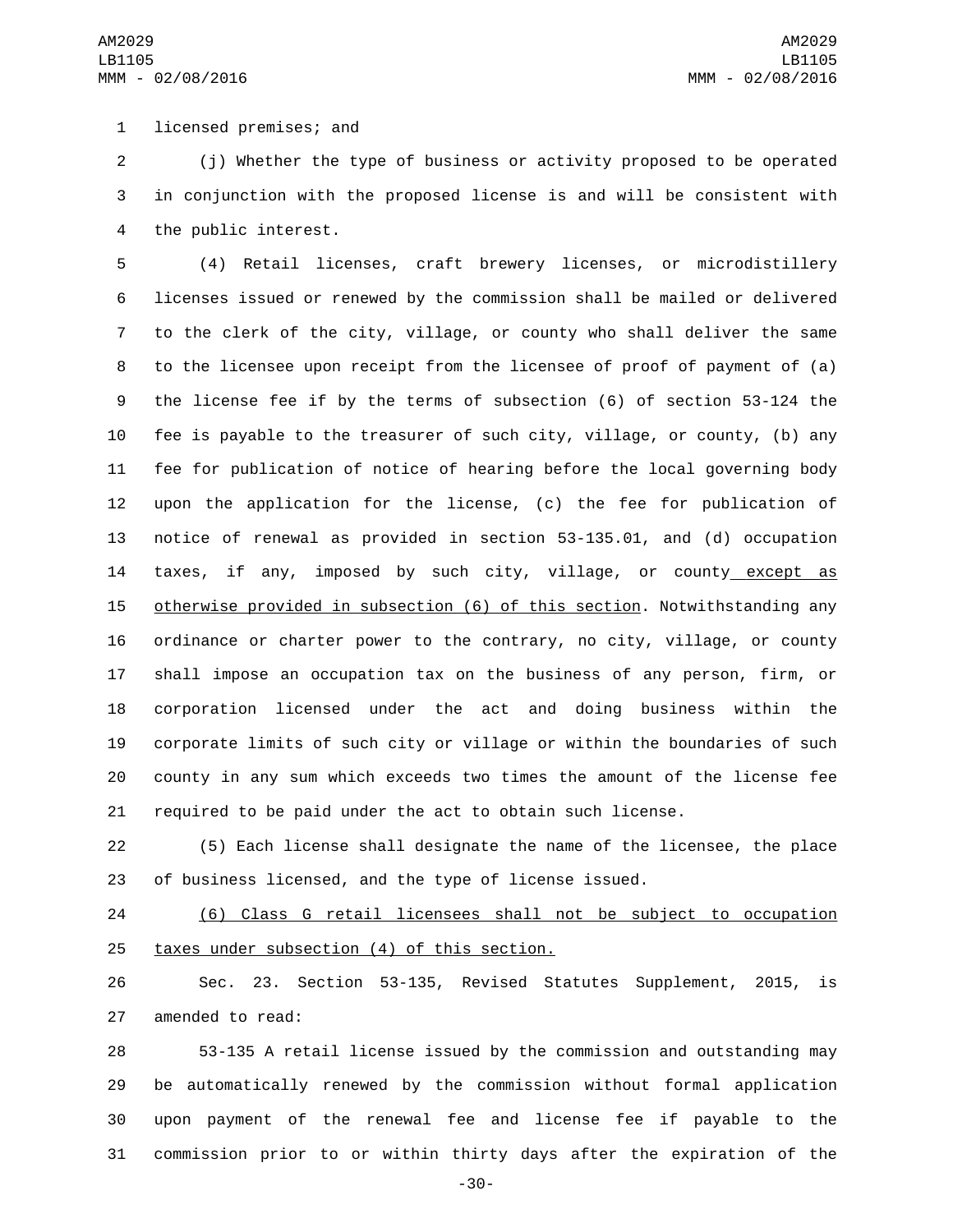license. The payment shall be an affirmative representation and certification by the licensee that all answers contained in an application, if submitted, would be the same in all material respects as the answers contained in the last previous application. The commission may at any time require a licensee to submit an application, and the commission shall at any time require a licensee to submit an application if requested in writing to do so by the local governing body.

 If a licensee files an application form in triplicate original upon seeking renewal of his or her license, the application shall be processed 10 as set forth in section 53-131.

 Any licensed retail premises located in an area which is annexed to any governmental subdivision shall file a formal application for a license, and while such application is pending, the licensee may continue all license privileges until the original license expires or is canceled or revoked. If such license expires within sixty days following the annexation date of such area, the license may be renewed by order of the 17 commission for not more than one year.

 Sec. 24. Section 53-168.06, Reissue Revised Statutes of Nebraska, is 19 amended to read:

 53-168.06 No person shall manufacture, bottle, blend, sell, barter, transport, deliver, furnish, or possess any alcoholic liquor for beverage purposes except as specifically provided in the Nebraska Liquor Control Act. Nothing in the act shall prevent (1) the possession of alcoholic liquor legally obtained as provided in the act for the personal use of the possessor and his or her family and guests; (2) the making of wine, cider, or other alcoholic liquor by a person from fruits, vegetables, or grains, or the product thereof, by simple fermentation and without distillation, if made solely for the use of the maker and his or her family and guests; (3) any duly licensed practicing physician or dentist from possessing or using alcoholic liquor in the strict practice of his or her profession, any hospital or other institution caring for the sick

-31-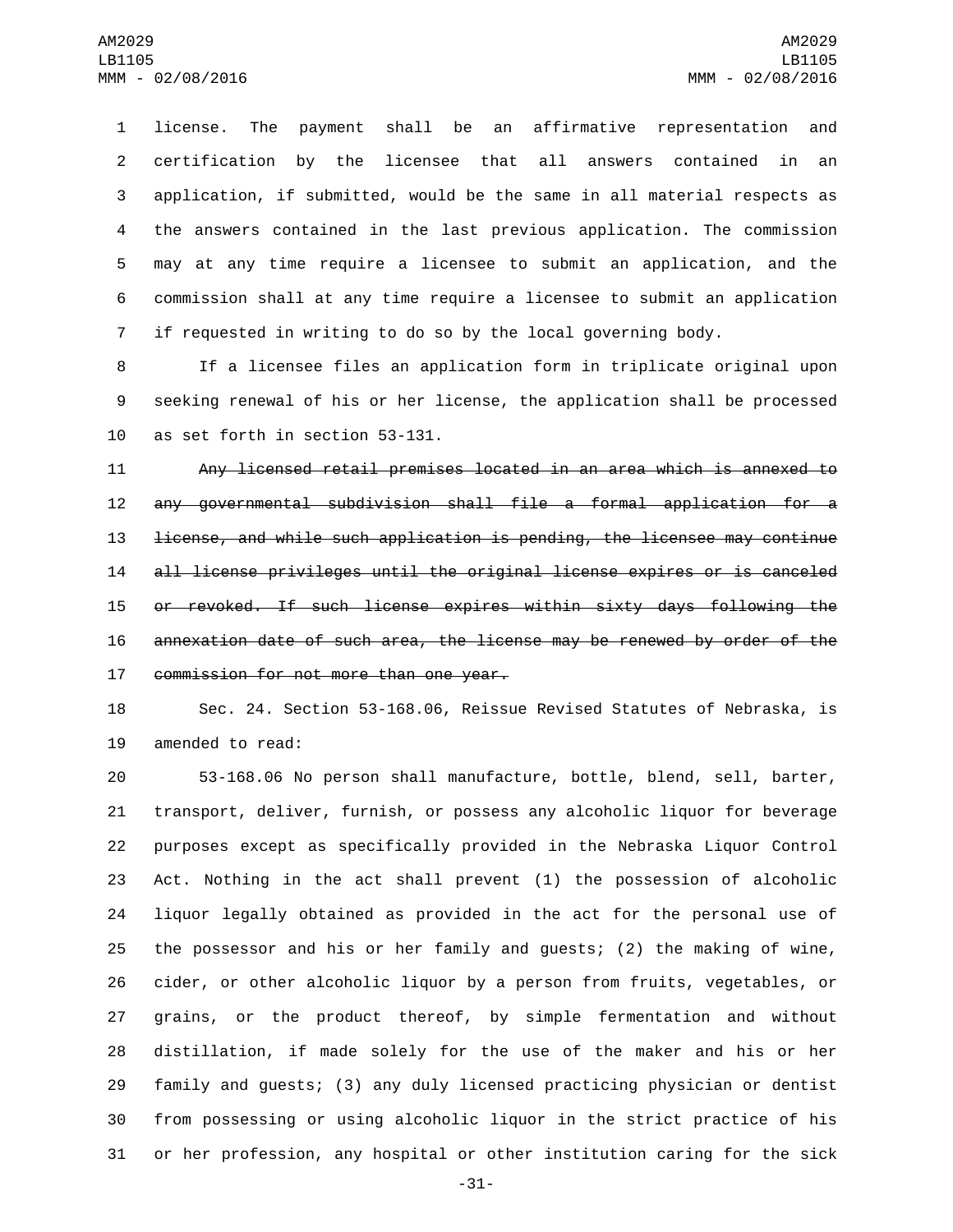and diseased persons from possessing and using alcoholic liquor for the treatment of bona fide patients of such hospital or other institution, or any drug store employing a licensed pharmacist from possessing or using alcoholic liquor in the compounding of prescriptions of licensed physicians; (4) the possession and dispensation of alcoholic liquor by an authorized representative of any religion on the premises of a place of worship, for the purpose of conducting any bona fide religious rite, ritual, or ceremony; (5) persons who are sixteen years old or older from carrying alcoholic liquor from licensed establishments when they are accompanied by a person not a minor; (6) persons who are sixteen years old or older from handling alcoholic liquor containers and alcoholic liquor in the course of their employment; (7) persons who are sixteen years old or older from removing and disposing of alcoholic liquor containers for the convenience of the employer and customers in the 15 course of their employment;  $\theta$  (8) persons who are sixteen years old or older from completing a transaction for the sale of alcoholic liquor in the course of their employment if they are not handling or serving 18 alcoholic liquor; or (9) persons who are nineteen years old or older from serving or selling alcoholic liquor in the course of their employment.

 Sec. 25. Section 53-169, Reissue Revised Statutes of Nebraska, is 21 amended to read:

 53-169 (1) Except as provided in subsection (2) of this section, no 23 No manufacturer or wholesaler shall directly or indirectly: (a) Pay for any license to sell alcoholic liquor at retail or advance, furnish, lend, or give money for payment of such license; (b) purchase or become the owner of any note, mortgage, or other evidence of indebtedness of such licensee or any form of security therefor; (c) be interested in the ownership, conduct, or operation of the business of any licensee authorized to sell alcoholic liquor at retail; or (d) be interested directly or indirectly or as owner, part owner, lessee, or lessor thereof in any premises upon which alcoholic liquor is sold at retail.

-32-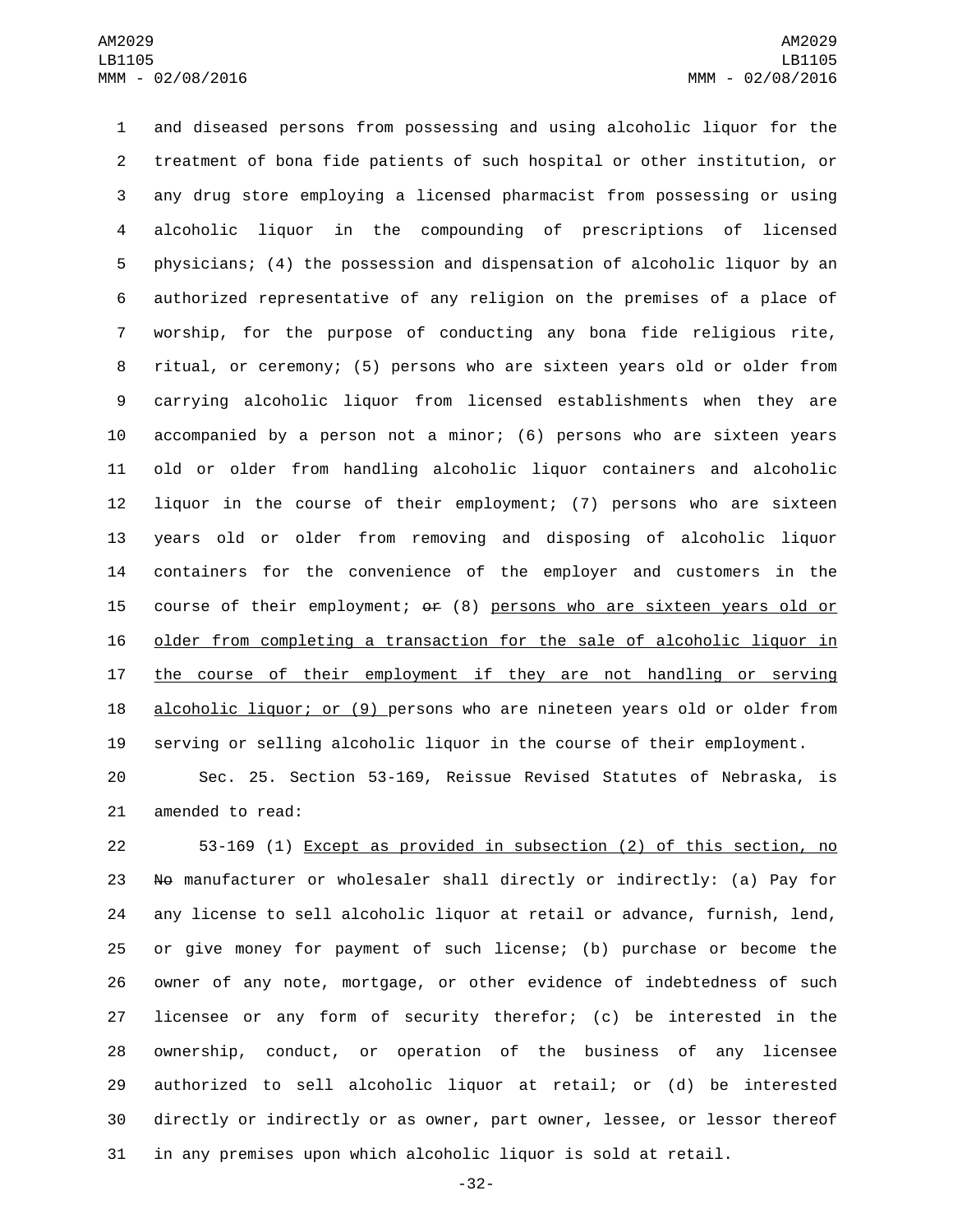(2) This section does shall not apply to the holder of a farm winery license. The holder of a craft brewery license shall have the privileges and duties listed in section 53-123.14 and the holder of a manufacturer's license shall have the privileges and duties listed in section 53-123.01 with respect to the manufacture, distribution, and retail sale of beer, and the Nebraska Liquor Control Act shall not be construed to permit the holder of a craft brewery license or of a manufacturer's license issued pursuant to section 53-123.01 to engage in the wholesale distribution of beer. The holder of a microdistillery license shall have the privileges and duties listed in section 53-123.16 with respect to the manufacture of alcoholic liquor, and the Nebraska Liquor Control Act shall not be construed to permit the holder of a microdistillery license to engage in 13 the wholesale distribution of alcoholic liquor.

 Sec. 26. Section 53-171, Reissue Revised Statutes of Nebraska, is 15 amended to read:

 53-171 No person licensed as a manufacturer or wholesaler of alcoholic liquor shall be permitted to receive any retail license at the 18 same time. No person licensed as a manufacturer shall be permitted to receive any retail license at the same time except as set forth in subsection (2) of section 53-123.01 with respect to the manufacture, distribution, and retail sale of beer, and the Nebraska Liquor Control Act shall not be construed to permit the holder of a manufacturer's license issued pursuant to such subsection to engage in the wholesale distribution of alcoholic liquor. No person licensed as a retailer of alcoholic liquor shall be permitted to receive any manufacturer's or wholesale license at the same time. This section shall not apply to the holder of a farm winery license. The holder of a craft brewery license shall have the privileges and duties listed in section 53-123.14 with respect to the manufacture, distribution, and retail sale of beer, and the Nebraska Liquor Control Act shall not be construed to permit the holder of a craft brewery license to engage in the wholesale distribution

-33-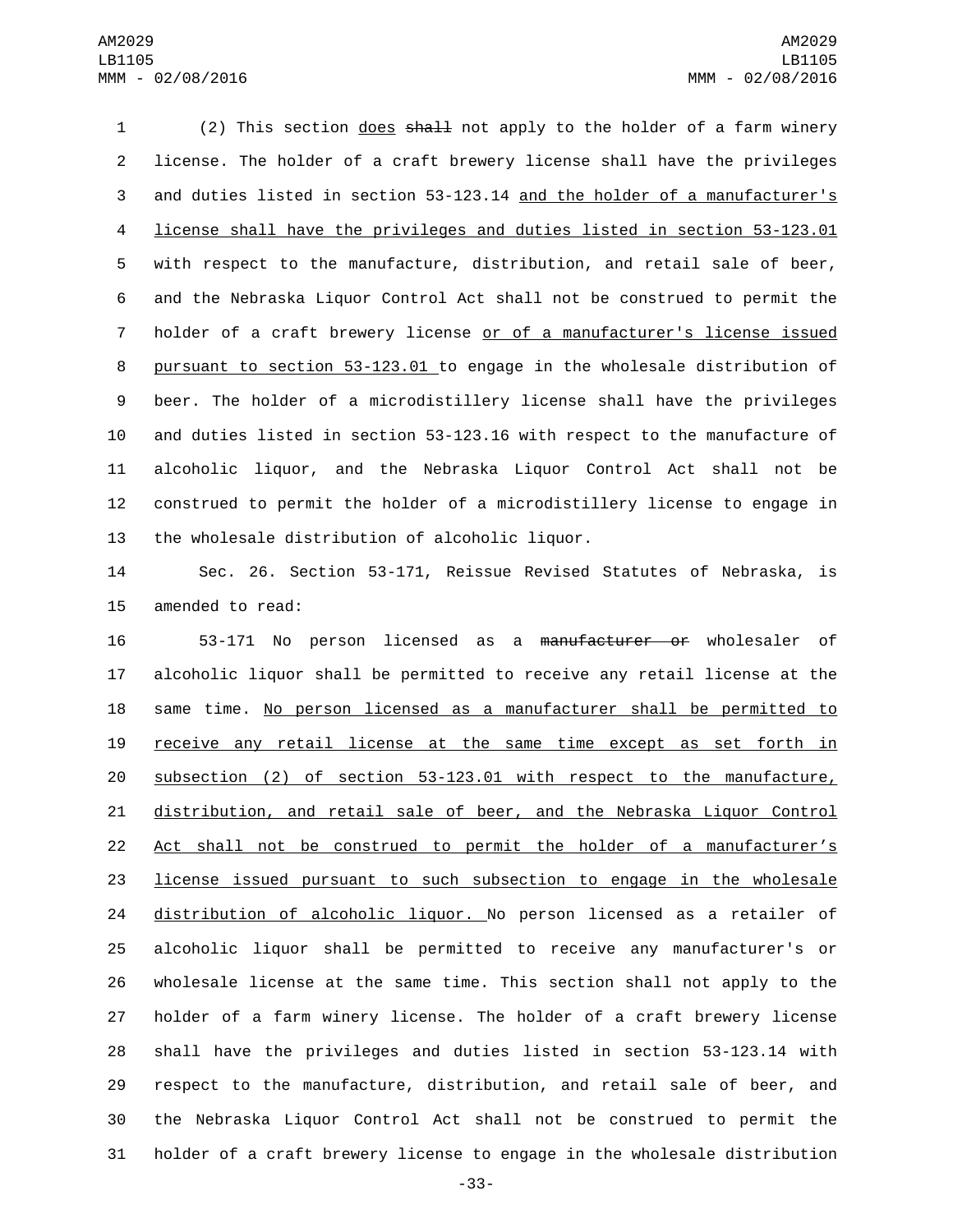of beer. The holder of a microdistillery license shall have the privileges and duties listed in section 53-123.16 with respect to the manufacture of alcoholic liquor, and the Nebraska Liquor Control Act shall not be construed to permit the holder of a microdistillery license to engage in the wholesale distribution of alcoholic liquor.

 Sec. 27. Section 53-175, Reissue Revised Statutes of Nebraska, is 7 amended to read:

 53-175 It shall be unlawful for any person to purchase, receive, acquire, accept, or possess any alcoholic liquor acquired from any person other than one duly licensed to handle alcoholic liquor under the Nebraska Liquor Control Act unless within the specific exemptions or exceptions provided in the act. No licensed retailer of alcoholic liquor shall purchase such liquor other than from a licensed wholesaler who has 14 his or her place of business within this state, except that a licensed retailer may purchase alcoholic liquor other than beer or wine from one or more retailers licensed to sell alcoholic liquor for consumption off the premises if the seller has the required federal wholesaler's basic permit and federal wholesale liquor dealer's special tax stamp and has filed proof of possession of the permit and tax stamp with the commission prior to engaging in any such sales for resale. Retailers making such sales and retailers making such purchases from retailers shall keep accurate records of such sales and purchases and shall report all such sales and purchases on a quarterly basis on forms and in such manner as prescribed by the commission. No licensed retailer shall purchase in the aggregate more than three hundred dollars of alcoholic liquor as allowed 26 under this section in any calendar year. Nothing in this section shall prohibit the sale or exchange among collectors of commemorative bottles or uniquely designed decanters which contain alcoholic liquor.

 Sec. 28. Section 53-178, Reissue Revised Statutes of Nebraska, is 30 amended to read:

53-178 Except in the case of hotels and clubs, no alcoholic liquor

-34-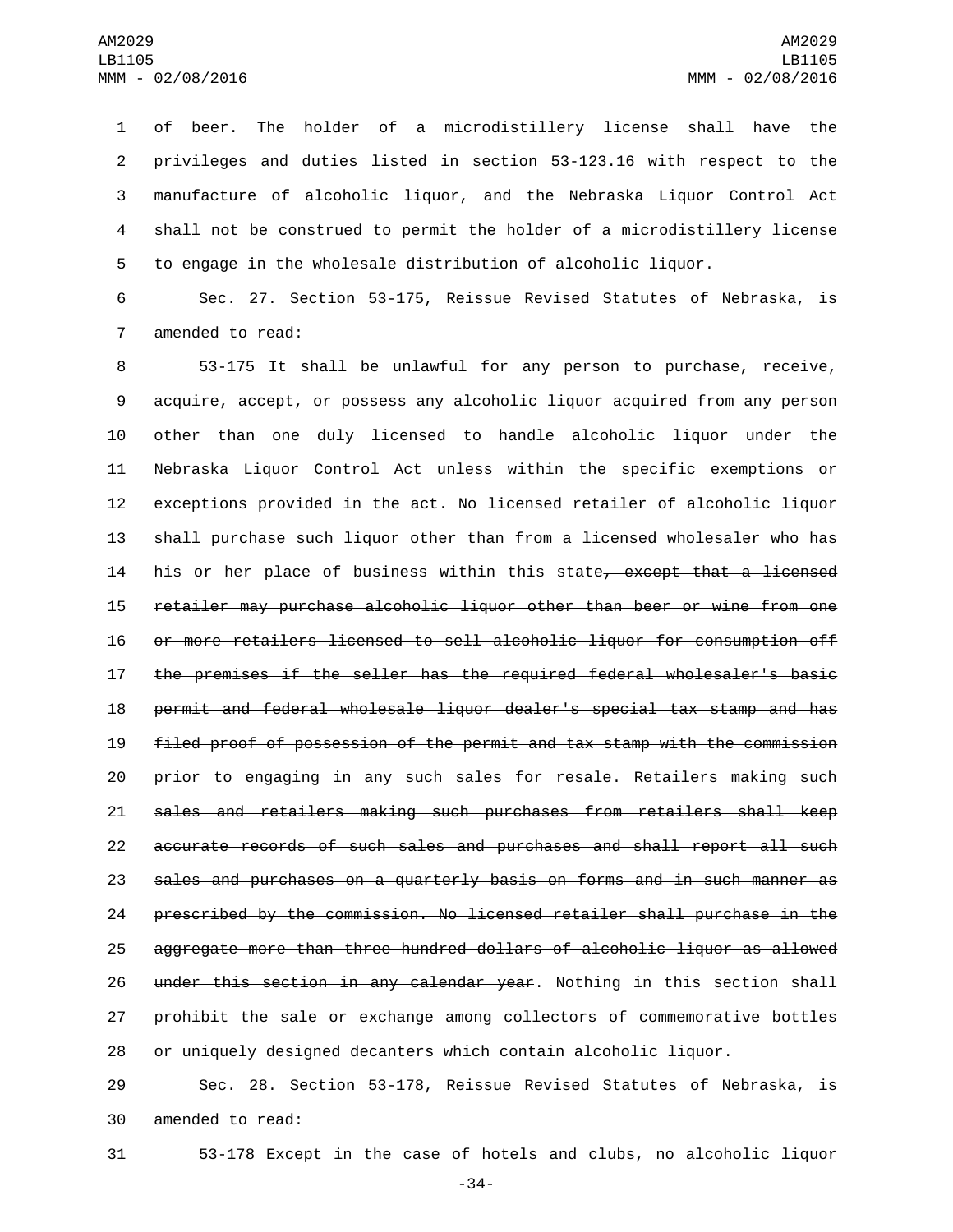1 shall be manufactured or sold at retail or wholesale upon any premises 2 which have any access which leads from such premises to any other portion 3 of the same building or structure used for dwelling or lodging purposes $_7$ 4 and which is permitted to be used or kept accessible for use by the 5 public. This section does provision shall not prevent any connection 6 between such premises and such other portion of the building or structure 7 which is used only by the licensee or his or her <del>, his</del> family and 8 personal guests.

9 Sec. 29. Section 53-187, Reissue Revised Statutes of Nebraska, is 10 amended to read:

11 53-187 No nonbeverage user shall sell, give away, or otherwise 12 dispose of any alcoholic liquor, purchased under his or her license as 13 such nonbeverage user, in any form fit for beverage purposes. Any 14 nonbeverage user who violates shall violate the provisions of this 15 section shall pay to the commission, for the use of the General Fund, the 16 sum of three two dollars and seventy-five ten cents for each gallon of 17 alcoholic liquor so diverted, and in addition thereto shall be subject to 18 the penalties provided in section  $53-1,100$ .

19 Sec. 30. Section 53-194.03, Reissue Revised Statutes of Nebraska, is 20 amended to read:

 53-194.03 (1) Except as provided in subsection (2) of this section, 22 it It shall be unlawful for any person to transport, import, bring, ship, or cause to be transported, imported, brought, or shipped into the State of Nebraska for the personal use of the possessor, his or her family, or guests a quantity of alcoholic liquor in excess of nine liters in any one 26 calendar month.

 (2) Subsection (1) of this section does not apply to a person importing alcoholic liquor from a holder of a retail direct sales shipping license or its equivalent, which alcoholic liquor is for personal use or for use by such person's family or guests, if the total amount imported by such person in any one calendar year does not exceed

-35-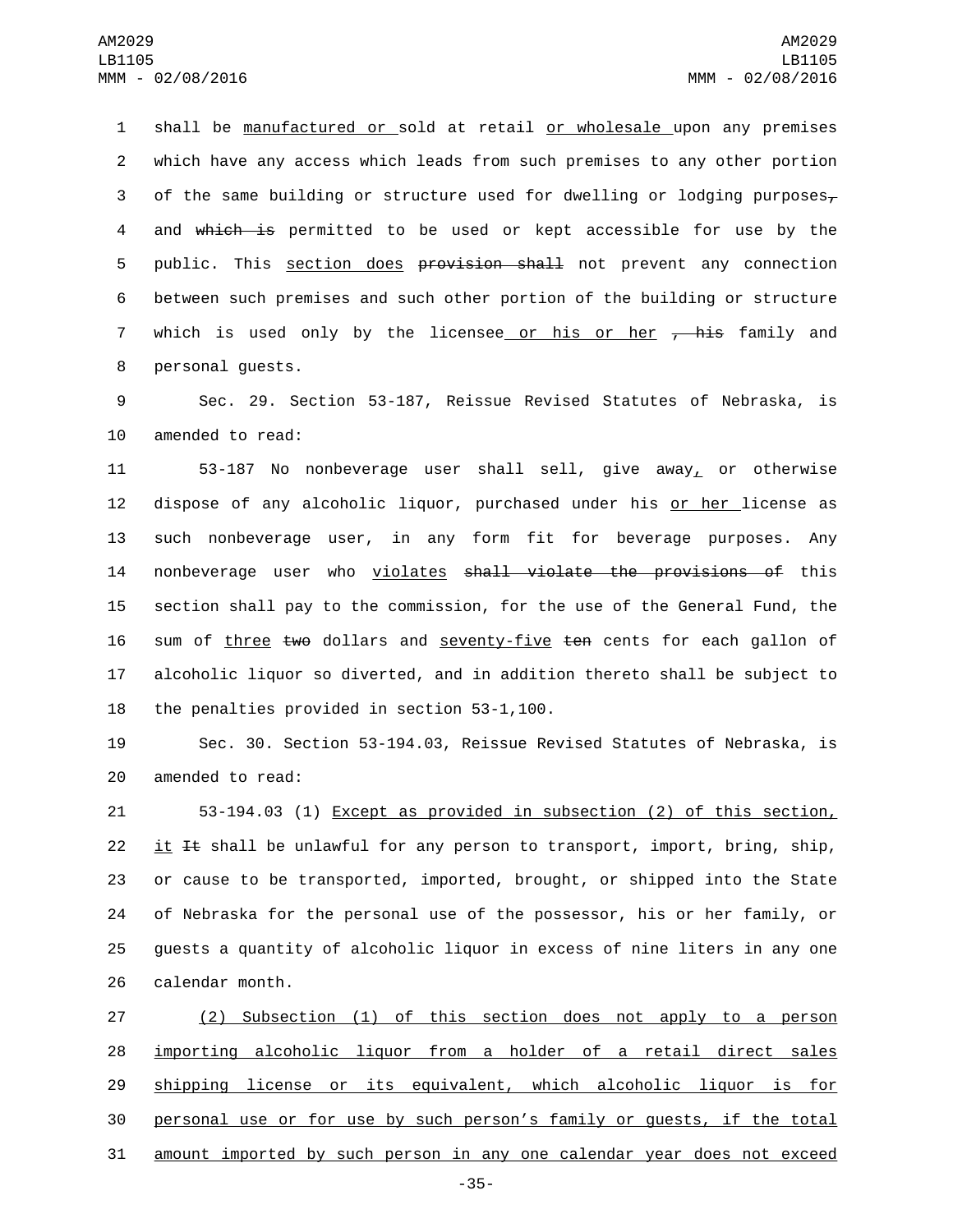1 one hundred eight liters.

 (3 2) Alcoholic liquor transported, imported, brought, or shipped into the State of Nebraska in violation of this section shall be seized by the commission and disposed of in the manner provided for contraband. Any person violating this section shall be guilty of a Class IV 6 misdemeanor.

7 Sec. 31. Section 53-1,100, Reissue Revised Statutes of Nebraska, is 8 amended to read:

9 53-1,100 (1) Any person (a 4) who manufactures, imports alcoholic 10 liquor for distribution as a wholesaler, or distributes or sells alcoholic liquor at any place within the state without having first obtained a valid license to do so under the Nebraska Liquor Control Act, (b) who manufactures alcoholic liquor other than spirits within the state without having first obtained a valid license to do so under the act, (c 2) who makes any false statement or otherwise violates any of the 16 provisions of the act in obtaining any license under the act,  $(d\ 3)$  who, having obtained a license under the act, violates any of the provisions of the act with respect to the manufacture, possession, distribution, or sale of alcoholic liquor or with respect to the maintenance of the 20 licensed premises, or ( $e$  4) who violates any other provision of the act for which a penalty is not otherwise provided, shall for a first offense be guilty of a Class IV misdemeanor and for a second or subsequent offense shall be guilty of a Class II misdemeanor.

 (2) Any person who manufactures spirits at any place within the state without having first obtained a valid license to do so under the act shall be guilty of a Class I misdemeanor for a first offense and a 27 Class IV felony for a second or subsequent offense.

28 (3) Each day any person engages in business as a manufacturer, 29 wholesaler, or retailer in violation of the act shall constitute a 30 separate offense.

31 (4) In any prosecution in which a person is charged with an offense

-36-